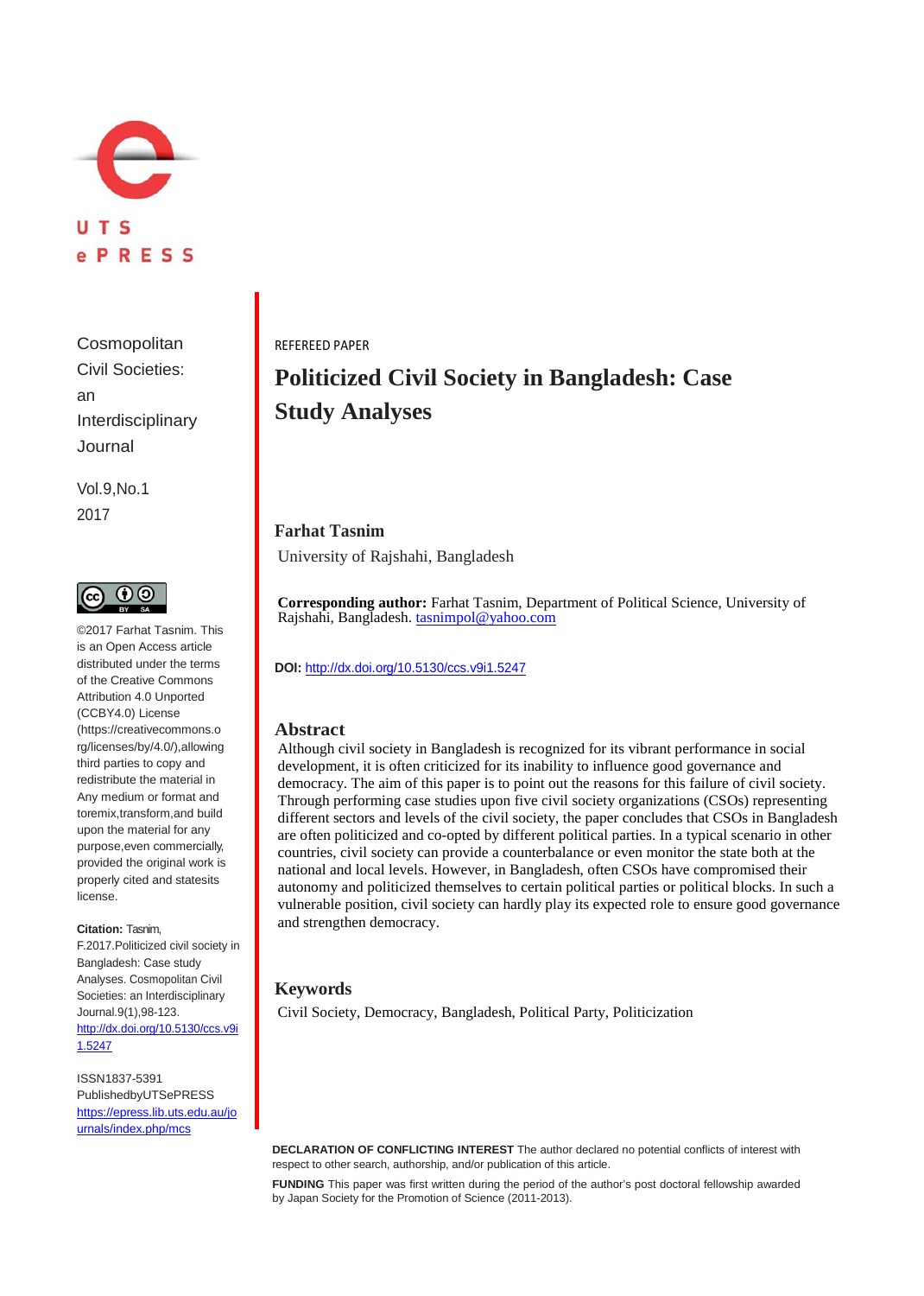#### **Introduction**

Bangladesh is often called a 'development show-case' where civil society organizations are found to be successful and active in micro-credit, empowerment and social development initiatives. It is also often cited as a success story for the Neo-Tocquevillean school<sup>[1](#page-1-0)</sup> (Diamond 1999; Fisher 1998; Hulme and Edwards 1997). However, the political system is still struggling with a poor economy and, as a fledgling democracy, is marked by confrontation and violence. The vibrant civil society is often criticized for its weak contributions to democracy (Lewis2004; Quadir 2003; Ahmed 2011). The case of Bangladesh forms a stark contrast to the Neo-Tocquevillean assumption that a strong civil society fosters democracy, holds the state in check, and contributes to development (Howell and Pearce 2001, p. 40). Civil society is considered central to both the promotion and maintenance of democracy (Diamond 1999, p 239). Naturally, the question arises as to why the vibrant civil society in Bangladesh fails to contribute to the institutionalization of democracy there. This paper seeks to discover the reasons behind the weakness of Bangladesh's civil society. It begins with the hypothesis that most civil society organization (CSOs), both modern types such as development-oriented non-governmental organizations (NGOs) and conventional types such as professional groups, trade unions, and citizen's groups, are politicized and coopted by the major political parties. Due to this co-optation, CSOs fail to function autonomously in their interactions with the state, whether in acts of cooperation or of negotiation. With the help of individual case studies of five CSOs representing different sectors of the civil society, this paper argues that civil society in Bangladesh often compromises its ability to monitor the state and politics and become politicized. In most cases they become compelled to come to such situations just to survive, achieve their primary organizational objectives, or earn personal gains for their leaders.

This paper is based on empirical research. The first section gives a theory-based explanation and description of politics, civil society and its politicized nature in Bangladesh, using the most accurate theoretical lenses available. The second section comprises five case studies of CSOs representing different sectors of the civil society. The case study analyses verify the politicized and compromized vigilance of civil society in Bangladesh inferred in the theoretical section.

<span id="page-1-0"></span>The Tocqueville (1873) conceived of civil society as a sphere of mediating organizations between the individuals and the state. Neo-Tocquevillean scholars not only argue for the positive link between civil society and democracy but also advocate for building and strengthening civil society in order to build democracy and ensure good governance in third world countries. While de Tocqueville saw civil society as the site of decentralization for democratic governance, neo-Tocquevilleans view civil society as a supporting structure in the state's democratization. Associational life is thought to provide social infrastructure for liberal democracy; supply the means to limit, resist and curb the excesses of the state and market; present an alternative when they fail; facilitate service delivery at the local level; assist in conflict management; deepen democracy; provide a voice to disadvantaged groups; and promote economic development (Alagappa, 2004, p. 41). According to the neo-Tocquevillean model, efforts to produce democracy through civil society and civic engagement are believed to effect change in three ways: first, changes at the micro-social level will produce macro-political results; second, in a society, disposition and practices shaped in one association will have spill over effects in other circumstances; and third, the same associational structures will operate in similar ways in different sociohistorical contexts (Armony, 2004, p. 7). For detail consult (Tasnim 2012, p 156-157).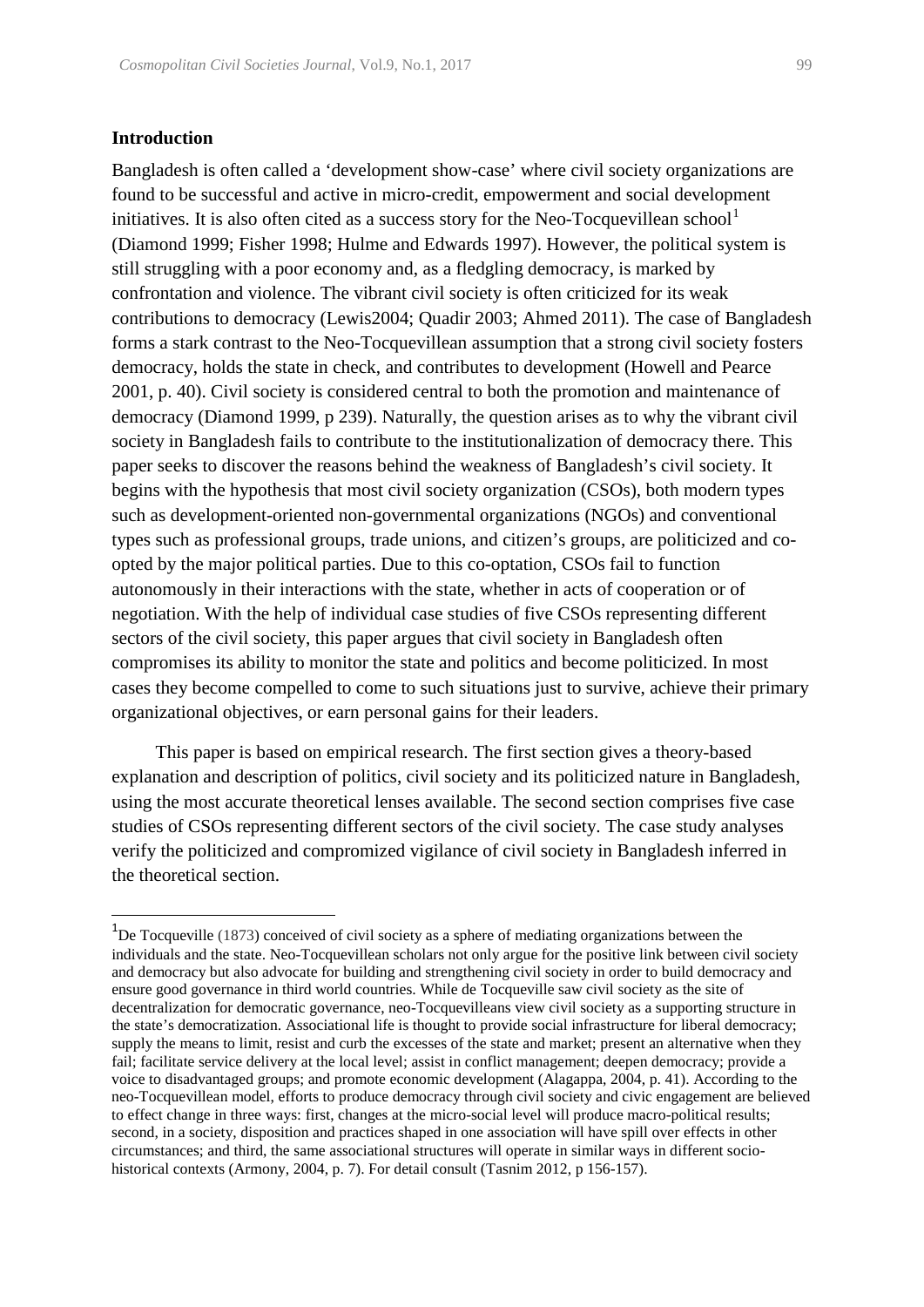#### **Civil Society and Politics in Bangladesh: The Search for a Theoretical Lens**

From a general sense, civil society is considered as the sustained, organized social activity that occurs in groups that are formed outside the state, the market, and the family (Schwartz & Pharr 2003, p.xiii). Civil society is considered to represent the public voice and to influence the process of achieving and maintaining democracy by acting at the national and grassroots levels. A vigilant civil society in a developing country may contribute to better governance and democracy in different ways: through providing civic education, increasing interest articulation, monitoring the state apparatus and markets, and ensuring better participation and representation of all segments of the society in decision making, aside from the polls (Tasnim 2012, p.161).

Neo-Tocquevillean literature generally considers civil society in idealized terms: autonomous, democratic and rich in social capital and civic engagement, always enhancing democracy (Diamond1999; Putnum 2000; Salamon 2003). In explaining this theory, Diamond (1996, p210) emphasizes the necessity of a vibrant civil society to bring institutional reform and fight against corruption and clientelism in a new democracy. Civil society is also expected to supplement political parties by stimulating political participation, building a better citizenry, and providing leadership training. Ultimately, experience with associational life may enrich other democratic values, such as tolerance, moderation, compromise and respect for opposing views. These ideal theories give the impression that the flow of influence is strictly one-way, from civil society towards political society. However, in real life, civil society is often observed to be influenced by political society and the traditional norms embedded in the social life.

In Bangladesh, for example, it is true that group-based micro credit, community-based education and health awareness systems introduced by NGOs have had direct positive impacts on poverty eradication, literacy and health management (Ullah and Routray 2003; Amin 1997; Dowla 2006; Diamond 1999). NGOs actually created a public resource distribution system outside the nation state (Nobusue 2002, p 34); in this way, civil society in Bangladesh has supplemented the state development policy. However, it is also fact, that civil society influenced by conflicting political parties often has become polarized, corrupt and ineffective in democratic terms (Quadir 2003). Moreover, CSOs, including the development NGOs in Bangladesh, appear to have entered the long patron-client chains running from top government leaders down to the periphery of Bangladesh; similarly, NGOs have often been accused of becoming new patrons for the poor (Lewis 2004;White 1999; Hashemi 1996). Although Bangladesh is ethnically homogenous and casteless, its society is vertically constructed and politically polarized. Here, civil society, instead of forming bonds and bridging social capital among different groups, helps sharpen existing political divisions (Quadir 2003), which have their origins in historical circumstances and have been strategically used and generated by political parties (Tasnim*,* 2007). Thus, in Bangladesh, civil society has been behaving in the opposite dimension of what is ideally expected from it in relation to democracy. Moreover, civil society is often observed to be compromising its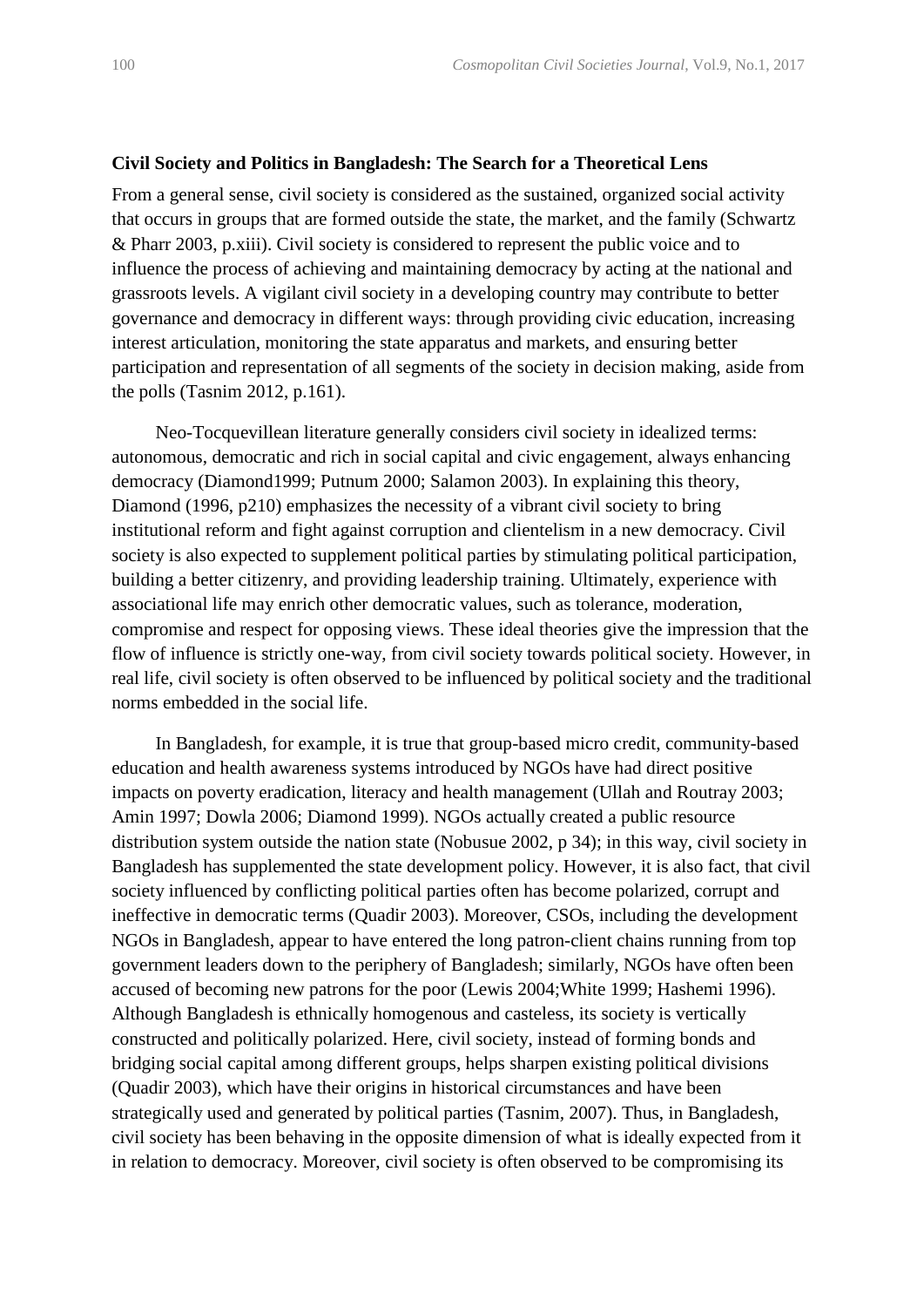essential watchdog status due to the strong influence of political forces and its accompanying loss of independence.

For Bangladesh, Neo-Tocquevillean assumptions have thus proven to be partly true but ultimately inadequate. This requires further exploration for alternative lenses or models through which to understand civil society in Bangladesh and, above all, the reasons for its failure to contribute to Bangladeshi democracy.

Although not entirely opposite to the Neo-Tocquevillean school, the Gramscian model of civil society provides a better method to understand its relevance to the state and political forces. Drawing on but differing from Marx, Antonio Gramsci sees civil society not as a counter to the socio-economic base of the state but as part of the political superstructure (Alagappa 2004). Gramsci's hegemony encompasses both the consensual basis of an existing political system within civil society and the advancement to a level of class consciousness where class is understood not only from an economic point of view but also in terms of a common culture and intellectual and moral awareness (Adamson 1980, p. 170-171). Gramsci's conception of civil society includes all social institutions that are non-productionrelated, non-governmental, and non-familial, ranging from recreational groups to trade unions and from churches to political parties, meaning that there is both a separation and overlap between civil society and political spheres. He believes that civil society creates the ideological hegemony in the state's favor. His analysis is clearly historically specific, and his main interest is the role of civil society in making capitalism politically viable in cooperation with the state's political apparatus (Khan1998). Gramsci equates the state to the sum of political and civil society where both parts are in touch with hegemony. In a capitalist society, the state itself oscillates between three positions in relation to civil society, simultaneously contrasting with, encompassing and being identical to it (Anderson 1976, p. 12-13). With the state's consent, civil society is the manufacturer of and contributor to the political hegemony that may be considered the state's ideological control mechanism. Political hegemony is hidden within cultural and ideological discourses and the state's disciplinary method. In explaining his war of position, Gramsci has described the possibility of counter-hegemony, where civil society fights not only the coercive methods of the state but also its cultural and ideological codification. Gramsci's idea of civil society may provide a better model to understand civil society in Bangladesh, particularly in its relationship with the state and politics and its role in democracy. As mentioned above, civil society in Bangladesh often mixes with political society. This may be understood better in Gramsci's framework on the state, civil society, political society and hegemony, as well as counter hegemony.

Politicization is a common concept often used in a negative meaning to describe political involvement or exertion to control an institution, organization or an administrative process, which is ideally thought to be neutral and free from political influences. Moreover, government dictates and strong party control upon the organization challenging its autonomy is another feature of politicization. Most often, politicization takes place through ideology, patronage, corruption and clientelism. When a civil society organization takes politically motivated decisions as directed by a party or government and is politically colored by the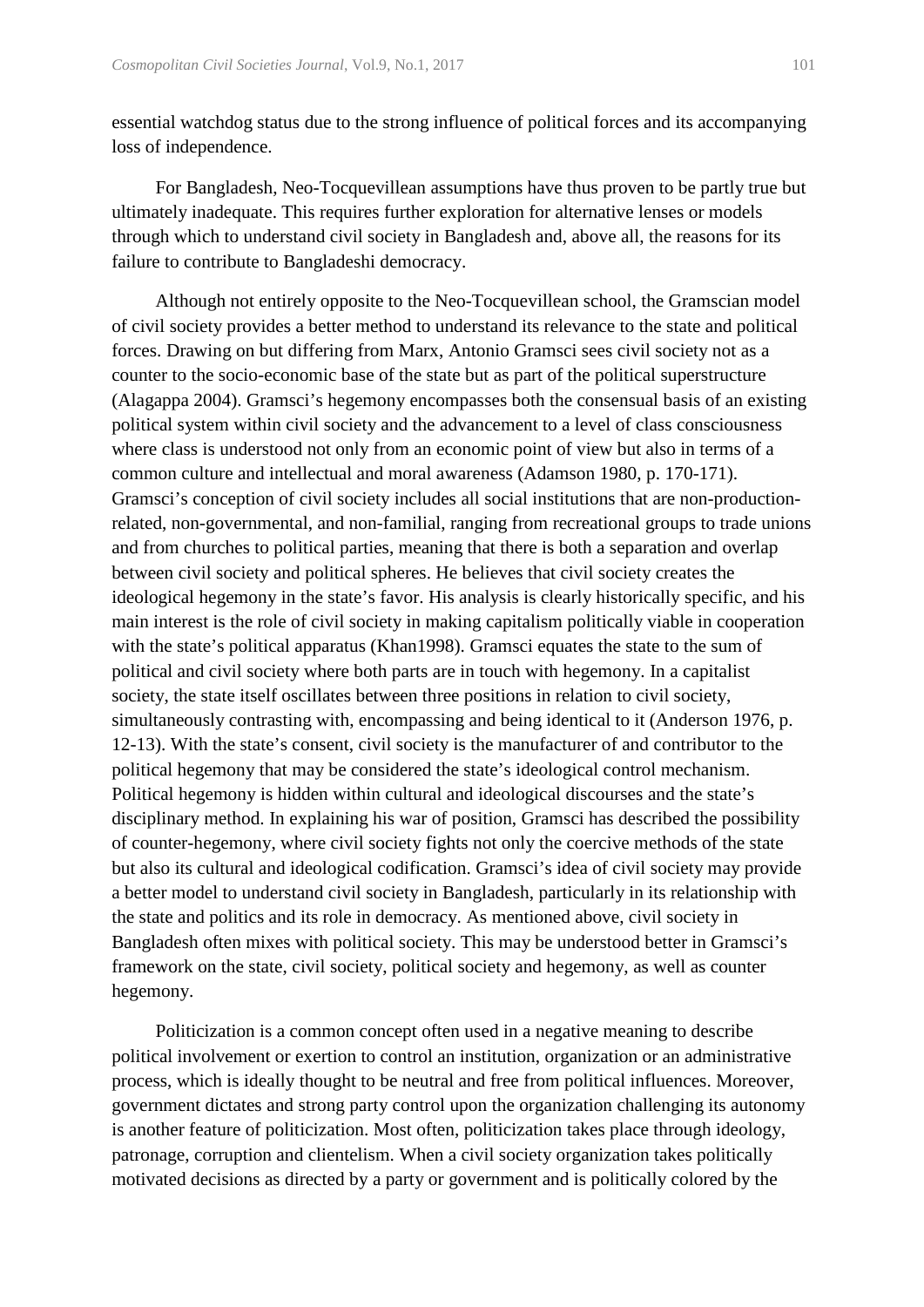political affiliation of its members, withholding original objective and interest on which it was formed, we may term it as a politicized CSO. Partisanship of the members of the organization has a role to play in the politicization process. Partisanship is the party identification of citizens. Such identification leads to predictable relationships with their perceptions, evaluations and actions in the political process.

At present, Bangladesh is a liberal economy; however, democracy has yet to be stabilized. Political society and political parties are the most powerful and influential institutions. The political parties have control over all sections of political, social and even economic life. Civil society is no exception. These institutions use vertical means such as corruption, patronage, nepotism, and violence to strengthen their support and their control on all institutions espousing alternate political ideologies. In the process, civil society has been violated, penetrated, polarized, and controlled by political parties (Tasnim, 2007). Factionalism and patron-client networks have prepared the basis of social organization (Jahan 2005, p. 199). These cultures have developed over centuries in rural society and moved into urban areas with migration of the rural elites and their entrance into national politics (Broomfield 1976, p. 41-60). While the present ruling elites of Bangladesh (belonging to all parties) have a moral commitment to Western political philosophies such as democracy or socialism, in practice, they rely on the patron-client relationship to run the state and political parties (Islam 2001, p. 429). The political leadership of the country, irrespective of ideology and party, belongs to the intermediate class that has links both at the urban and rural levels<sup>[2](#page-4-0)</sup>. Political parties co-opt patrons in various localities, who in turn divert their clients' votes or support to particular political parties. Because clients owe allegiance to the patron and not to the party, these parties compete with each other to increase their support group of patrons (Jahan 2005, p 200). Who are these patrons? In most cases, they are local elites, local council members, and more recently leaders of CSOs and development NGOs. They are clients to the political parties, the brokers between the government and people. In this manner every segment of society, including CSOs, are politicized both at the rural and urban levels. According to Bourdieu (1986, p. 249) in all groups there is a system of delegation where a single agent or a small group becomes the plenipotentiary, accumulating the totality of social capital gained from the collective endeavor. This may be case for a major portion of CSOs in Bangladesh, where the CSO leaders, for their personal interest and political gain, turn themselves into such brokers for the political parties.

In contemporary Bangladesh, very few CSOs may be termed neutral. Party loyalty, communalism and class distinctions tend to split most CSOs. A vast majority of social organizations operating within the private sphere are simply front organizations for various political parties. Instead of representing the collective interest of the people, these CSOs are mainly engaged in the practice and promotion of the ideas and interests of a given brand of

<span id="page-4-0"></span> <sup>2</sup>Historically, Bengal's feudal agrarian society was always hierarchical. The agriculture-based vertical patronclient and kinship network that developed in rural areas was extended to urban areas. The same rural elites who influenced the social and economic life of the peasants later became the urban political leaders and have served as an intermediate political class. During and after the British colonial period, Bangladesh society was penetrated by formal political institutions headed by these politicians, who used their vertical networks to maintain their influence in society (Broomfield, 1976, p. 41-60).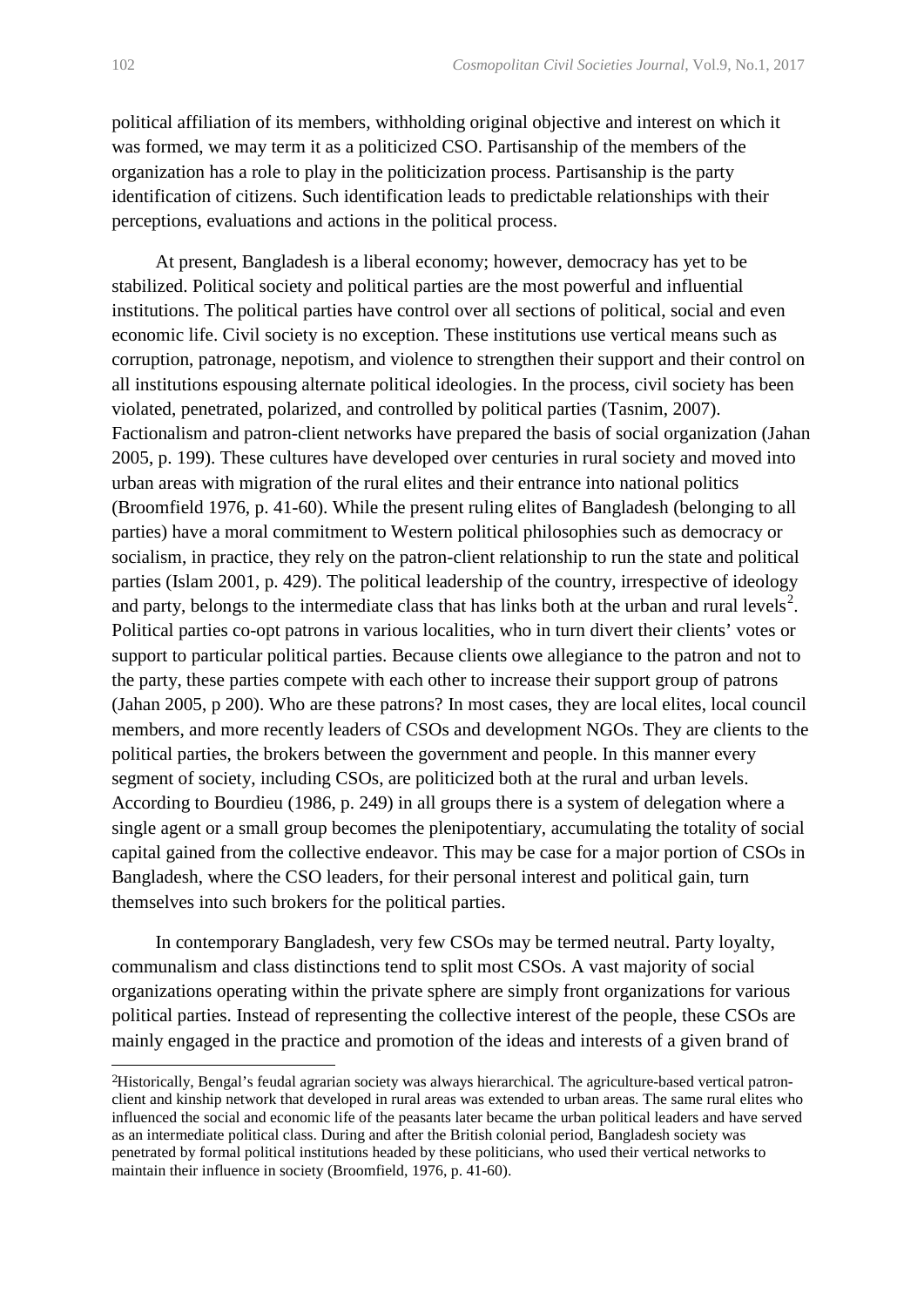politics (Quadir 2003, p. 432). In the process, it appears that civil society has become politicized and has compromised its vigilance and autonomy, which is negatively affecting the democratization process.

#### **Political Parties and Politicized Civil Society in Bangladesh**

In the first 18 years of independence, Bangladesh politics faced government turnovers and military coup d'états with no party competition; for this reason, there was a monopoly of a section of politicians, bureaucrats, military leaders and their parties. Insecure political and economic institutions led the different factions to use patronage and clientelism to build and maintain an organizational base. After the end of the autocratic rule of General Ershad in 1990 and the reintroduction of the parliamentary system of government, a competitive but confrontational party system has been observed in Bangladesh. The two major parties are the left-centric Awami League (AL), which is aligned with other, smaller left-wing parties, and the right-centric Bangladesh Nationalist Party (BNP), which is aligned with other Islamicminded parties (Hossain 2000, p. 520, N. Ahmed 2003, p. 60). Both parties had an equal probability of winning a general election and forming a cabinet with their coalition partners if the election was free and fair. Since 1991, BNP and AL have served as the government twice each alternately (BNP, 1991-1996 and 2001-2006 and AL, 1996-2001, 2008-present) with their coalition or supporting partners. However, in 2014 through a controversial general election, AL continues its regime.

Because both major political parties are centrist, they seem to have converged into catch-all parties<sup>[3](#page-5-0)</sup> (Katz and Mair1995; Kirchheimer 1966) with no radical or identifying ideologies concerning national and/or foreign policy. These parties now attract supporters from all segments of society who show allegiance to their policies. Both parties accept a capitalist economic system and democracy. The ideological differences among them are not based in liberalism or socialism but rather in history and the debate over the inclusion of religion in politics.

Political culture or practice has yet to reach the level where the parties are ready to engage in politics within democratic rules and norms. They calculate politics as a zero-sum game. Therefore, these parties always underestimate each other's political strength and seek to establish monopolistic rule by simply knocking out the other party, believing that the losing party will simply fade away (Hossain 2000, p. 521). At the end of each party's term of office, several factions appear that struggle internally for their share of patronage, power and party tickets to contest the next election.

<span id="page-5-0"></span>3 Kirchheimer (1966, p. 185) argued that class line parties and integrating mass parties (Duverger, 1978) have gone through a transformation and become more effective in electoral terms. These parties have turned into catch-all parties embracing a nationwide clientele. They began to make broader appeals, trying to gain supportfrom all classes (Katz and Mair 1995, p. 12). Only major parties can become successful catch-all parties. The catch-all party finds its permanent clientele among the interest groups although they also represent citizens beyond group activities (Kirchheimer, 1966, p. 194). In Third World countries, nationalist mass parties often transformed into catch-all parties as they gained victory over colonial powers, were elected to rule, and engaged in state and nation building.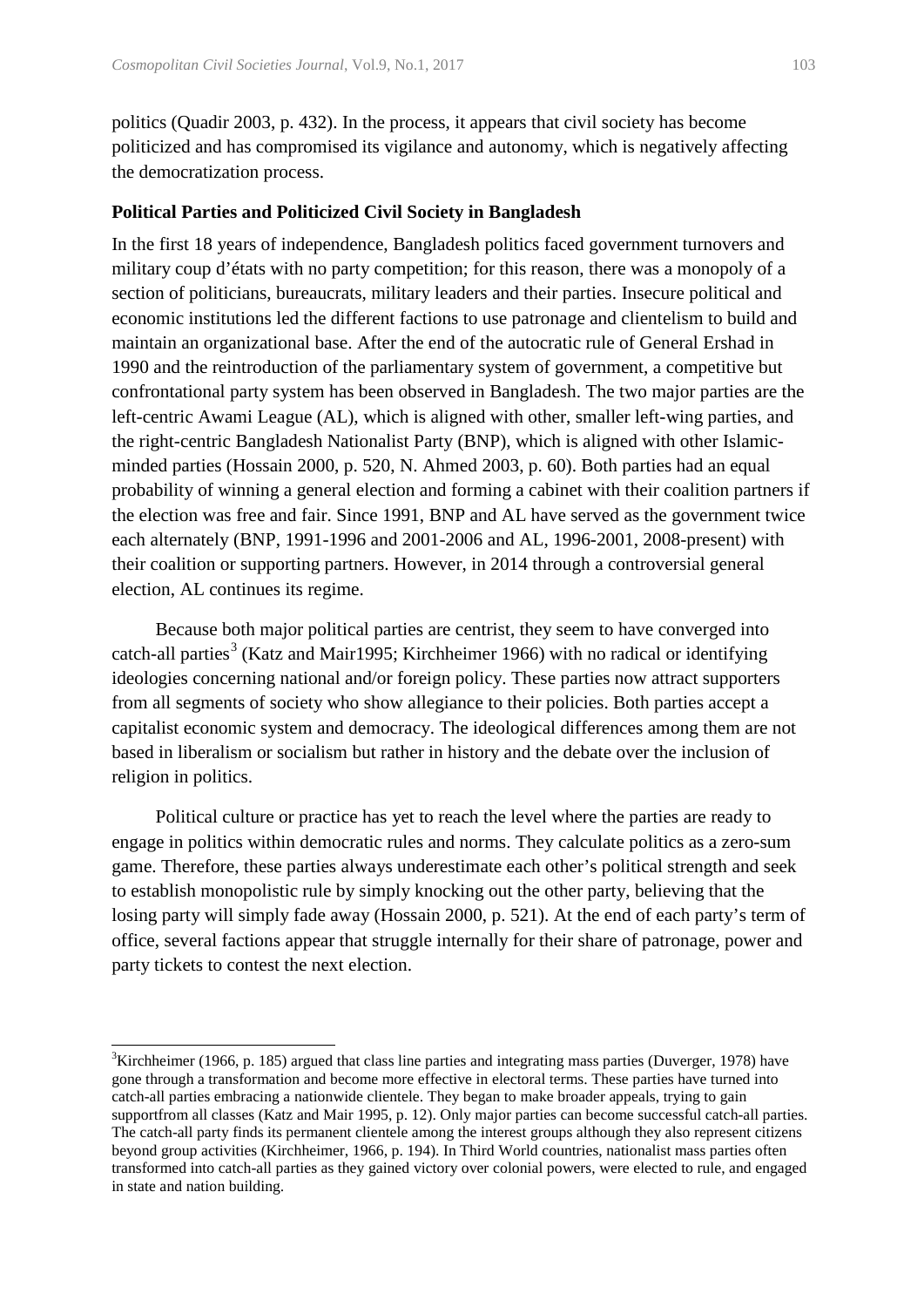Moreover, the internal organization and decision-making processes of each party are neither democratic nor decentralized. Practically, parties are organized around the center of their symbolic leader, who uses the charisma of his or her predecessor. The chair persons of most parties enjoy widespread powers, including the power to take unilateral action (Ahmed 2003, p.61, Jahan 2015, p. 148).

Instead of a formal and horizontal relationship with these parties, civil society seems to maintain a vertical, informal relationship (Tasnim 2007, p. 24). The local leaders, CSOs, and NGOs are clients to the state and patrons to the citizens and villagers (Islam 2001,p. 213). Such relationships bring CSOs favors for the group, such as project sanctions, financial grants, and jobs, as well as personal favors, including government loans, employment, promotions, business grants and licenses, government contracts, legal aid, and even medical help. In return, the government and political parties receive loyalty and support from different sections of the social strata, financial and logistic support during elections, control over different institutions and even the media, and ensure the necessary organizational base for staging mass protests. Such politicization, as opposed to political penetration, is observed among all types of CSOs, urban and rural-based, traditional and modern.

Traditional organizations such as labor unions, professional associations, university groups, chambers of commerce and even newspapers are identified primarily by their political affiliations. With few exceptions, most of these CSOs belong to one of the major three ideological camps- Secularist, Nationalist and Islamist (Quadir and Tsujinaka 2015, p 11). The ruling party, whether the AL or BNP, has shown through its decisions and actions that it gives special support and rewards to those CSOs that gave positive assistance in helping that party win its election, and acts directly against the CSOs that collaborated with the opposition. Labor union leaders, rather than promoting workers' interests, are motivated to take undue advantage from their position or concentrate on forming links with political parties or higher government functionaries (Zafarullah 2003, p. 295).

Political penetration is also observed in rural society. In their study on the change in the contemporary rural power structure in Bangladesh, Faruque et al. (2007) revealed interesting changes where links with political parties were shown to be the most important factor in rural power sources; previously, it was the possession of landed property, family heritage, and wealth. Another significant change within rural society is the emerging new type of grouping and rivalry, reflecting the polarization and confrontation found in national politics.

Modern development NGOs and their apex organization, the Association for Development Agencies in Bangladesh  $(ADAB)^4$  $(ADAB)^4$ , were considered neutral or apolitical to a point. However, political conflict ultimately led to divisions within this NGO community too (Hossain 2006). While the NGOs at the national level are politically divided, at the local level they have been identified as the new patrons of the poor, both as direct providers of microcredit and as mediators between the poor and other power structures. Among the intellectual

<span id="page-6-0"></span><sup>4</sup> ADAB at present is totally dysfunctional, instead the Federation of NGOs in Bangladesh (FNB) <http://www.ngofederationbd.net/index.php> (Accessed 4 November 2016) has earned the position to represent all the institutions.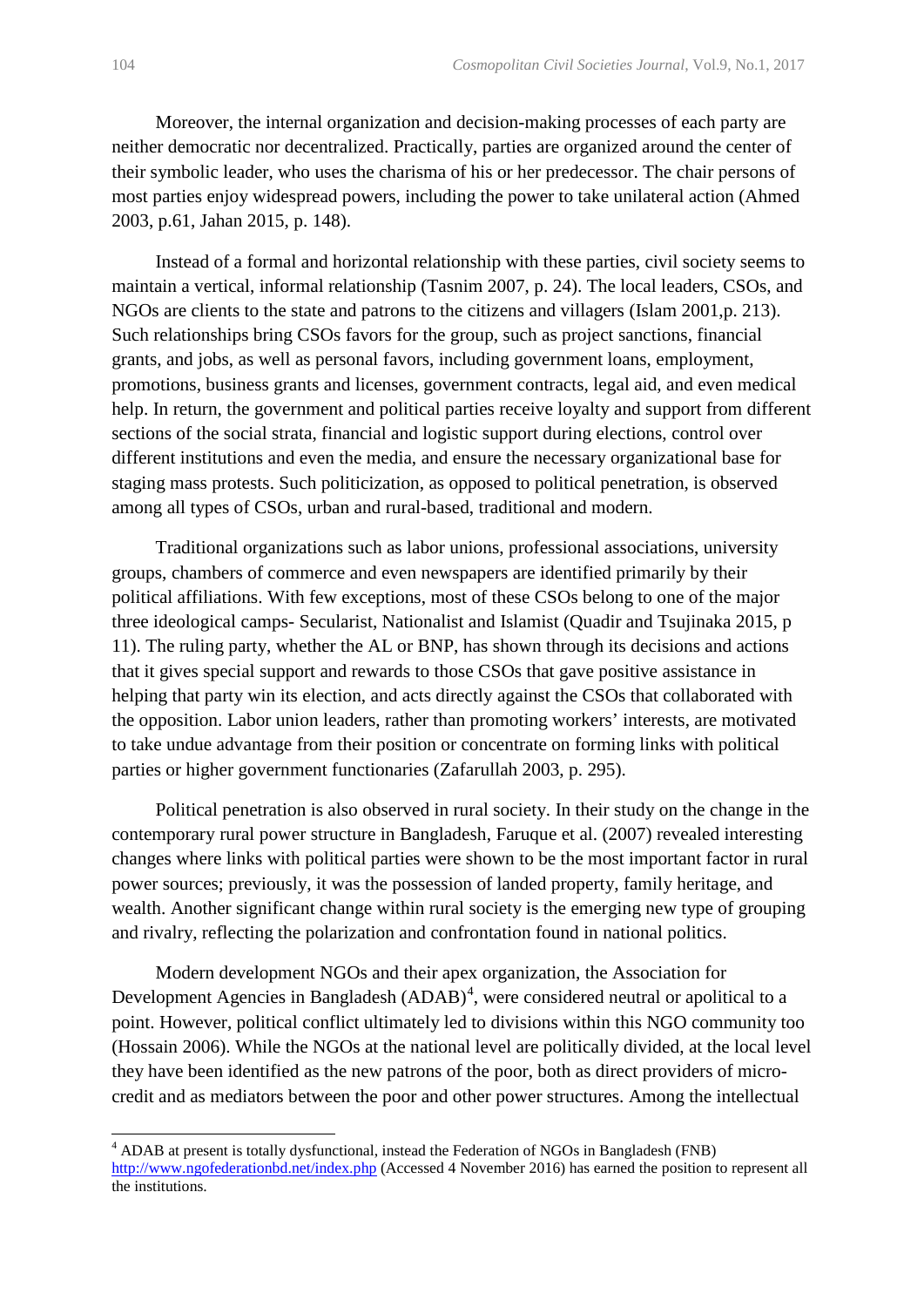and professional groups, it is the university professors and lawyers who are at the extreme of political division and factions. Professors join the conflicting political blocs for personal gain and power as well as ideology and thus lose the strength to monitor the university administration or the government. The lawyers' associations in Bangladesh are equally politicized. Our discussion so far gives us an overview of the politicized civil society at the national level.

These matters, however anecdotally true, have yet to be empirically investigated and analyzed. The present study will avoid extreme cases, instead examining typical CSOs belonging to important sectors of civil society and working at the periphery level, to analyze their politicized nature.

#### **Methodology**

Among different case study strategies, basically the 'explanation building through multiple case studies' method (Yin 2003, 121-2)<sup>[5](#page-7-0)</sup> has been adopted for this research. To verify the propositions about politicized civil society in Bangladesh, this paper systematically uses indepth observation, newspaper reports, documents provided by CSOs, information revealed through interviews and group discussions with CSO personnel, members and leaders of four CSOs in the district of Rajshahi, known as the centre of the North Zone of Bangladesh. The Rajshahi district was selected because it best represents Bangladesh civil society at the periphery and meso level in terms of urban-rural distribution, social composition, education, economy, and administrative importance<sup>[6](#page-7-1)</sup>. These case studies were conducted in addition to a survey on CSOs where 504 CSOs from eight categories were interviewed with structured questionnaire<sup>[7](#page-7-2)</sup>. To validate the quantitative survey data<sup>[8](#page-7-3)</sup>, it was necessary to conduct in depth

<span id="page-7-0"></span><sup>&</sup>lt;sup>5</sup> In a multiple-case study, one goal is to build a general explanation that fits each of the individual cases, even though the cases will vary in their details. The objective is analogous to multiple experiments (Yin 2003, 121).

<span id="page-7-1"></span><sup>6</sup> Because Rajshahi is a divisional town, divisional headquarters of all administrative offices, as well as district branch offices of private companies, banks, educational institutions and NGOs, are found here. Again, because the district is the center for higher education in the northern zone and strata, it provides a space for associational activities. CSOs that are active here, particularly in the urban areas, represent the CSOs active at the meso level of the nation. Again, like almost all of Bangladesh, Rajshahi's economy, in spite of being a divisional district, is mostly agrarian (19.5%), with little significant industry (7%) or business. Agriculture at the national level contributes 20.4% to the GDP. Seventy-six percent of the national population lives in rural areas; similarly, 67% of households in Rajshahi are farm households. The national literacy rate in 2006 (45%), resembles Rajshahi's literacy rate (47.4%). Naturally, rural and community based societies in Rajshahi have a high possibility of representing the peripheral area of Bangladesh(Source: *Statistical Year Book of Bangladesh*, 2004, 2005).

<span id="page-7-3"></span><span id="page-7-2"></span> $^7$ All registered or enlisted CSOs in the district, representing eight categories—cooperative organizations, voluntary social organizations, NGOs, youth groups, labour unions, trade organizations, professional associations, and university-centric organizations—were regarded as the survey population, totaling 3,768 organizations (Tasnim, 2007, p. 11). The sample size was selected through a stratified random sampling process: 1,227 organizations were selected randomly, representing 30% of each category. Ultimately, representatives of 504 CSOs were interviewed, resulting in a return rate of 41%. Each CSO was directly interviewed using a structured questionnaire that included 30 questions along with sub-questions and long lists of answer options. Questions were specifically designed to reveal the policy influences and interests of the target groups and their relationship with the government, political sphere and other important sectors of the society and political system.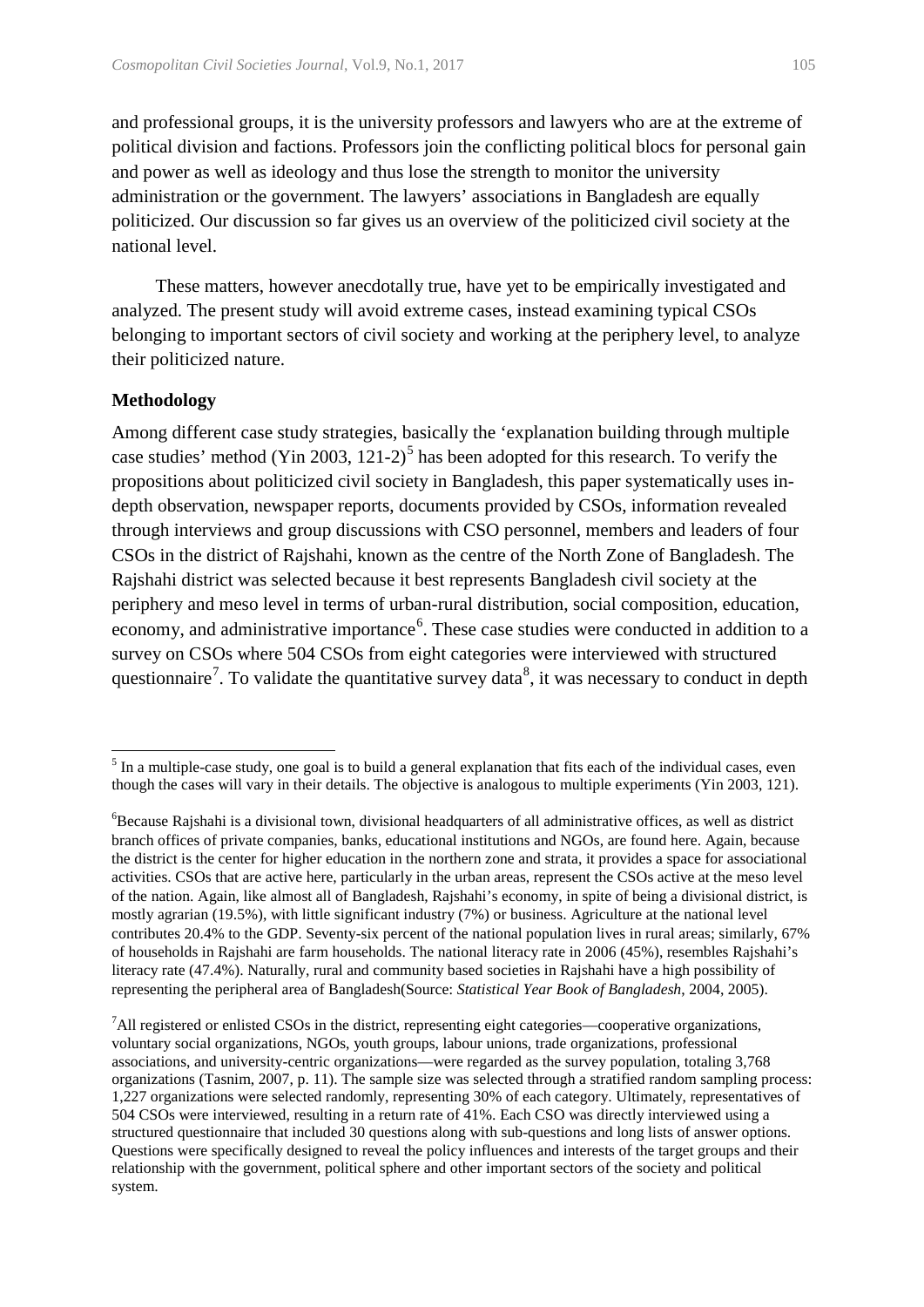case studies. These four CSOs were carefully<sup>[9](#page-8-0)</sup> selected for representing the most common types of CSOs as well as both service providing and advocacy groups active at the local level*. Rajshahi Sugar Mill Labor Union* represents the trade unions, *Pahar Pur Ideal Farmers' Cooperative* represents the cooperatives, *Thengamara Mahila Shobuj Shongho* represents the NGO sector and *Movement to Protect Rajshahi City* represents the local advocacy groups. To represent professional CSOs, a nationally-based movement was selected; a movement for genuine and logical demands by the society's most respected but powerless professionals – *Primary School Teachers of Bangladesh*. Selected supplementary and follow up interviews were conducted in 2012 to confirm the data collected in 2006.

With these five case studies, this paper attempts to reveal the actual relationship between civil society and politics and identify the reasons behind the weak contributions of Bangladesh's civil society to its democracy.

#### **Selected Case Studies**

This section provides brief case studies of five types of CSOs: trade unions, cooperatives, development NGOs, citizen groups and professional groups. All five CSO types are very different from one other in nature, function, size, and membership, and each represents the interests of a different segment of society. Each case study among the first four (trade union, cooperative, development NGO and citizen group) focuses on four main points: an overview of the CSO, membership patterns and election, the relationship between leaders and members, and the nature of its interactions with politics and/or the government. These points were selected with the intent to understand the democratic nature of CSOs, their autonomy, and their positions in relation to local or national politics and democracy. The fifth case study is on a movement of a professional group, primary teachers, at the national level that is responding to some very basic demands that they have yet to fulfill. The movement reached its peak in 2006. This case study is mostly based on content analysis of newspaper reports and articles published on the movement and the issue raised in 2006 and later.

Through these very different case studies, the paper shows that, at whatever level civil society is working and with whatever degree of human and financial resources, political links are always important for an individual group's existence, maintenance and success. In the process, groups often lose their independence and compromise their watchdog roles. What is true for an individual CSO is also true for a nation-wide CSO movement.

<sup>&</sup>lt;sup>8</sup> Ouantitative analysis of the survey data gathered from the 504 CSOs has been published in another research paper (Tasnim 2012) in 2012. The present paper and the paper published in 2012 (Tasnim, 2012), both are based on author's PhD research titled 'Civil Society in Bangladesh: Vibrant but not Vigilant'.

<span id="page-8-0"></span> $\beta$  After going through the answers in the filled in questionnaires, the survey notes submitted by the surveyors and their daily reports during the time of the survey, these four CSOs from different categories were purposively selected for further in-depth study. They were purposively selected as these four CSOs had been considered best, for their size, structure, functions, membership and objectives, among the surveyed CSOs to represent each category.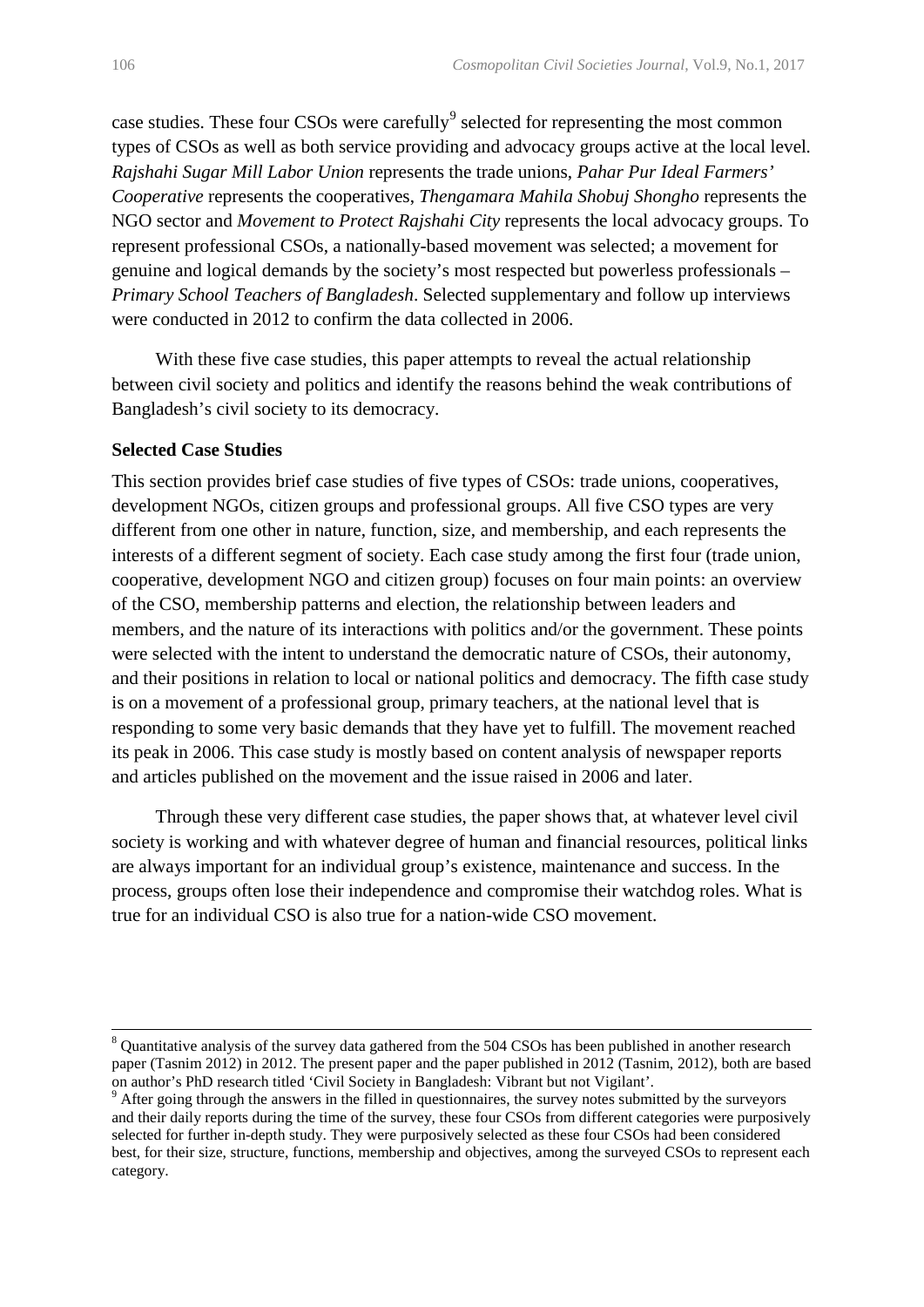#### I. *Rajshahi Sugar Mill Labor Union***[10](#page-9-0)**

The Rajshahi Sugar Mill Labor and Workers Union has been registered under the Ministry of Labor and Employment since 1967 and represents 1,234 members. Its main objective is protecting the workers' interests and bargaining with the authorities for improved wages, pensions, financial security, and insurance for ill and injured workers, which they achieve through a variety of methods, including striking. The union's major funding sources are membership fees, entrance fees, monthly fees, special fees, subsidy from the authorities and income from union property. The union liaises with the other sugar mill labor unions, which are joined under a federation, and the labor unions of other industrial sectors.

All laborers and workers at the Rajshahi Sugar Mill, with the exception of security guards and office assistants in the confidential section, are eligible to become voting members of the union with the right to run in union elections. The union is run by a 23 member executive committee, 17 of whom are elected directly by the general membership every two years. The committee, following constitutional rules, works to implement union objectives. The executive committee is responsible for the union's financial affairs and recruiting necessary staff to run the union office. Financial decisions are made by a majority vote of the committee; they also have jurisdiction over matters not directly addressed in the union constitution. However, the most important responsibility of the committee is bargaining with the mill authorities.

The elected president of the executive committee is called the collective bargaining leader. He is very powerful and has immense influence over the workers and other mill officers. Upon election, he no longer works in the mill and maintains a well-furnished office superior even to the office of the mill's general manager. The status of the elected leader and committee members is very different from that of a normal worker. Members of the committee bargain on behalf of the rest of the workers for higher wages and other perks. However, the voting system brings a democratic atmosphere in the union, especially during elections, which are conducted by secret ballot. Practically, it has been observed that the labor leader who supports the ruling party or those who are supported by the ruling political leaders usually take over the actual power of the union and sometimes control of the whole mill management. Even if these leaders do not hold an elected post within the union, their influence and power are found everywhere. The *de facto* presence and power of these politically linked elected and non-elected labor leaders often challenges the *de jure* legitimacy of the elected committee. Each department of the mill administration has to move according to the wishes of the labor leaders.

It has been found that this particular trade union is neither totally controlled by the political parties nor is it independent of them. During executive committee elections, slates are formed based on party lines that reflect national politics. However, although one slate

<span id="page-9-0"></span> $10$  This case study is based on field visits, interviews with the labor union leader, group discussions with other workers and officers and union documentation (e.g. union constitution, election results) provided by the Rajshahi Sugar Mill Labor Union Office.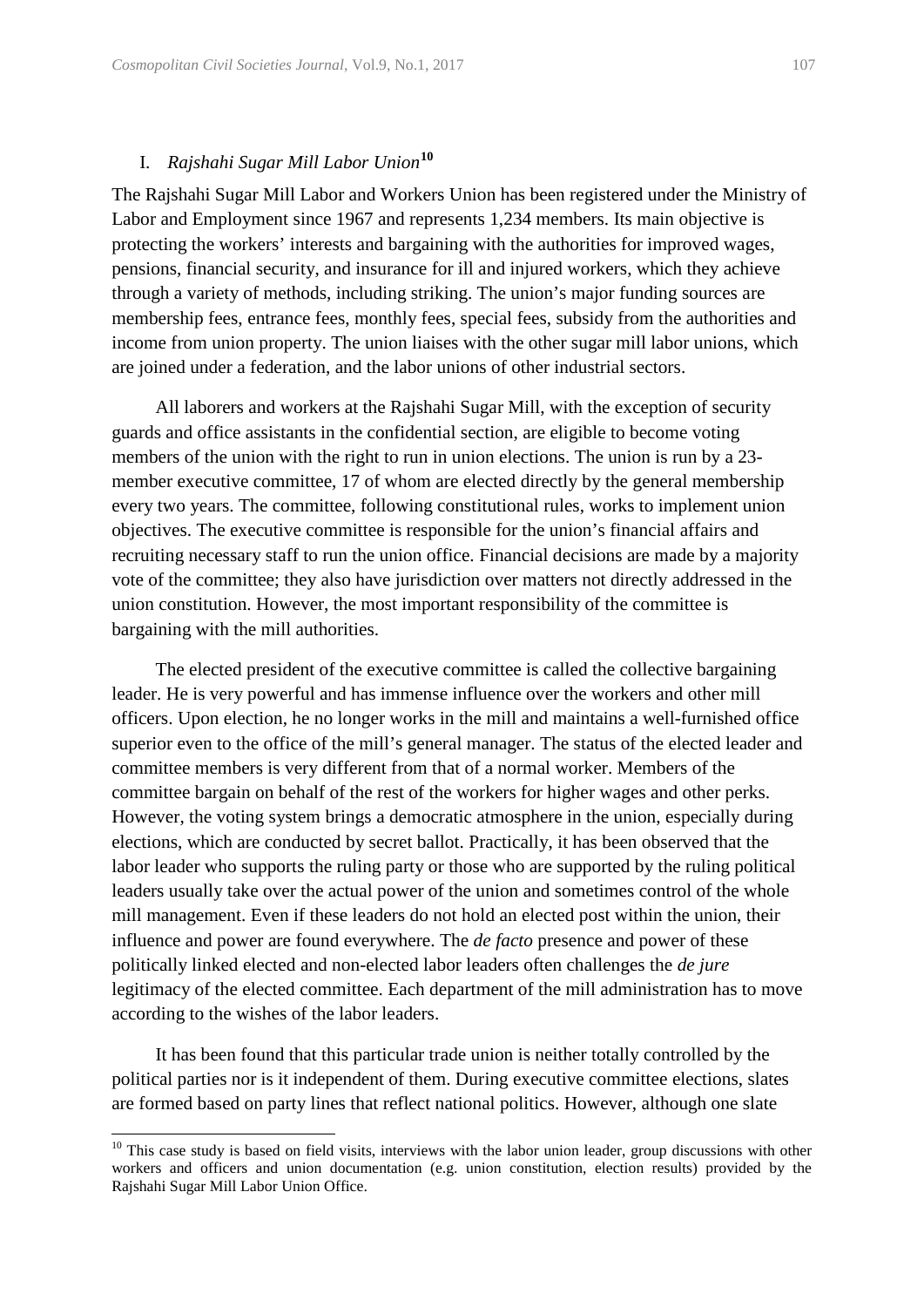may be marked as BNP and another as AL, candidates supporting other political parties (like some communist factions, for example) may also be found on these slates. In most cases, the ruling party slate has significant influence among union members and the administration. However, there is no permanent voters' bank for each slate. The voters' decisions change with changes in national politics and the performance of the union president<sup>11</sup>. Examining the list of elected members and their political affiliations for 2001, 2003 and  $2005^{12}$  $2005^{12}$  $2005^{12}$  shows that the election results reflected national politics: in 2001, when AL was in power, 10 of the elected members were from the AL while 6 were from the BNP. Conversely, when the BNP was in power in 2003 and 2005, the distribution was just the opposite, with 9 BNP and 7 AL candidates elected in 2003 and 13 BNP and 4 AL candidates elected in 2005. Central political leaders of the Rajshahi District such as parliament members and local mayors have a direct influence on the recruitment process, determining sugar prices and calling tenders for selling sugar. Naturally an oligarchic tendency, intensified by high profile political links, develops within the executive committee.

The Rajshahi Sugar Mill Labor and Workers Union represents a medium-sized, hardly profitable government industry labor group that is active in a region far from the nation's central production zone. Their financial power is far inferior to that of labor unions working in the political and economic center; however, they are still highly politicized and controlled by political powers. Power and control of those labor leaders blessed by the ruling party (which has alternated every five years since 1990) indicates its lack of autonomy. When government-supported leaders control the administration, their bargaining power for the common workers and labor is lessened. These leaders are often found to be more concerned with their own (close inner circle's) personal benefit and patronage than with the collective interest of the labor community.

# II. *Pahar Pur Adarsho Shomobai Krishok Samity (Pahar Pur Ideal Farmers' Cooperative)*[13](#page-10-2)

In Bangladesh, there are several varieties of cooperatives with different statuses and financial power at different levels of rural and urban society, although their most common purpose is to provide loans. These cooperatives are generally organized in two tiers, with village cooperatives at the periphery and a central cooperative located in each sub-district. The central cooperative committee is elected by the periphery cooperatives. Such cooperatives are mostly made up of farmers but also by poor laborers, workers, fishers, small businessmen and even the destitutes. Primary cooperatives are formed by 20 to 40 members at the village level; these groups each elect one member to the college of electorate, which ultimately elects the members who are sent to the central committee at the union level<sup>14</sup>. In rural areas, a prime objective of cooperatives is providing small loans  $(5 \text{ to } 20 \text{ thousand BDT})^{15}$  to farmers, fishermen, and small businessmen. The cooperative examined here is a typical periphery

<span id="page-10-2"></span>

<span id="page-10-1"></span><span id="page-10-0"></span><sup>&</sup>lt;sup>11</sup> Group discussion with mill workers and mill engineer during a field visit on  $26^{th}$  September 2006.<br><sup>12</sup> As provided by the office of the labor union.<br><sup>13</sup> The case study was developed based on a field visit to Bagm provided by the chairperson in a survey questionnaire, and through personal interviews, participation at the cooperative meetings as well as observation note provided by the surveyor responsible for surveying this particular CSO.<br><sup>14</sup> Interview with the BRDB Officer, Poba Sub-district, 9<sup>th</sup> October, 2006.<br><sup>15</sup>Bangladeshi Currency named -Taka valued at approximately USD 70-300.

<span id="page-10-3"></span>

<span id="page-10-4"></span>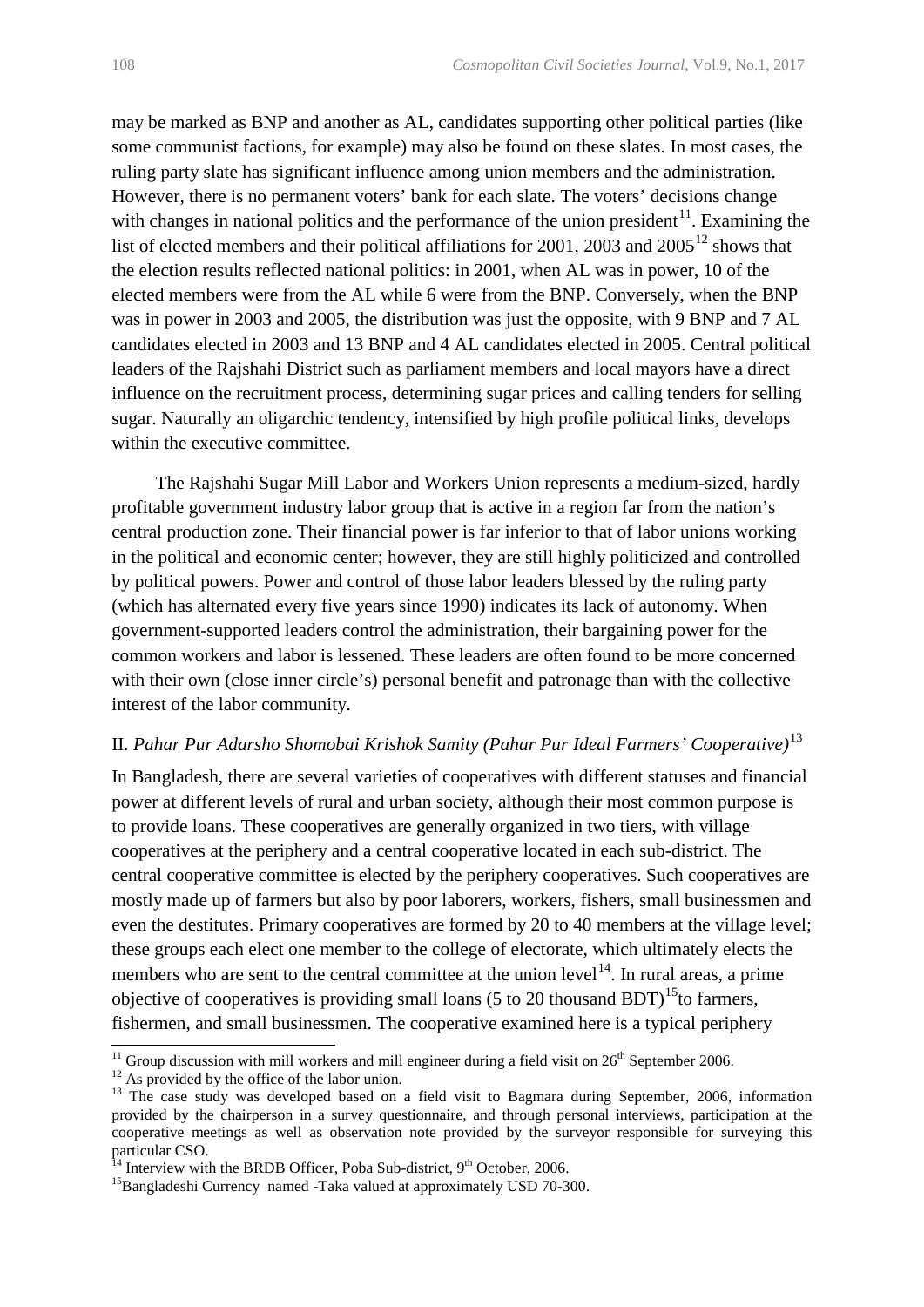cooperative of 35 members, all of whom are male farmers. The cooperative is active in the Bhobanaigonj union under the Bagmara sub-district in Rajshahi. It was established and registered in 1984. Paharpur Cooperative is supervised by the local officers of the Bangladesh Rural Development Board (BRDB). It is a stable and long-running cooperative with a yearly budget of 150,000 TK, approximately USD 20,205. This is rather a large budget compared to the budgets of other cooperatives in the area.

First, the 35 farmers had to form a common capital stock with their personal savings, at which point they began to receive loans from BRDB with the supervision of the BRDB officers. Members use their loans mainly for agriculture and irrigation purposes. Election rules specify that a 6-member committee for the cooperative shall be elected every year. However, there have been no elections for some time, and the cooperative has been run by the same chairperson for many years; the chairperson is a popular figure and was elected by his fellow members to the Electoral College. He was ultimately elected as the chairperson to the central cooperative active at the Bagmara sub-district, Rajshahi.

The cooperative is involved in social activities unrelated to granting loans, such as planting seedlings and sending members for skill training. Compared to other members of the cooperative, the chairperson, an active supporter of the ruling political party, is relatively better off economically and socially. With the help of BRDB officials and his personal connections to political leaders, the chairperson brought significant sums of money and social projects to the cooperative, something that has been possible chiefly due to his position in the central cooperative and his relationships with outside political figures.

Because the chairperson of the Paharpur Cooperative is directly involved in politics, he also led the cooperative into political participation. The cooperative chairperson and members were involved in different election-related functions, such as supporting and campaigning for a particular candidate and participating in programs to raise political awareness. However, their activities and functions never lead them to participate in policy-making. Rather than forming coalitions with other cooperatives or sending petitions, they prefer to take their problems directly to the leaders of the ruling party, the BRDB office or the sub-district administrative office. The cooperative members have virtually no network or understanding with other local social or economic actors, even with local NGOs. The chairperson admitted that before they were politically connected, the cooperative faced problems such as corruption, a lack of government cooperation and bureaucratic obstructions over loans and registration. These problems were solved when they showed their political support to the ruling party. The chairperson admitted frankly that the political identity of the cooperative and/or its leader does matter in official decisions to sanction loans and provide other government services.

In most cases, cooperatives represent the farmers who contribute the most to the agrarian economy of Bangladesh. However, their associations hardly act as any strong pressure or professional group. Cooperatives are scarcely involved in advocacy activities because their members' main objectives are economic benefit, not networking or civic engagement. According to the Cooperative Rule of 2004, in its initial two years of existence,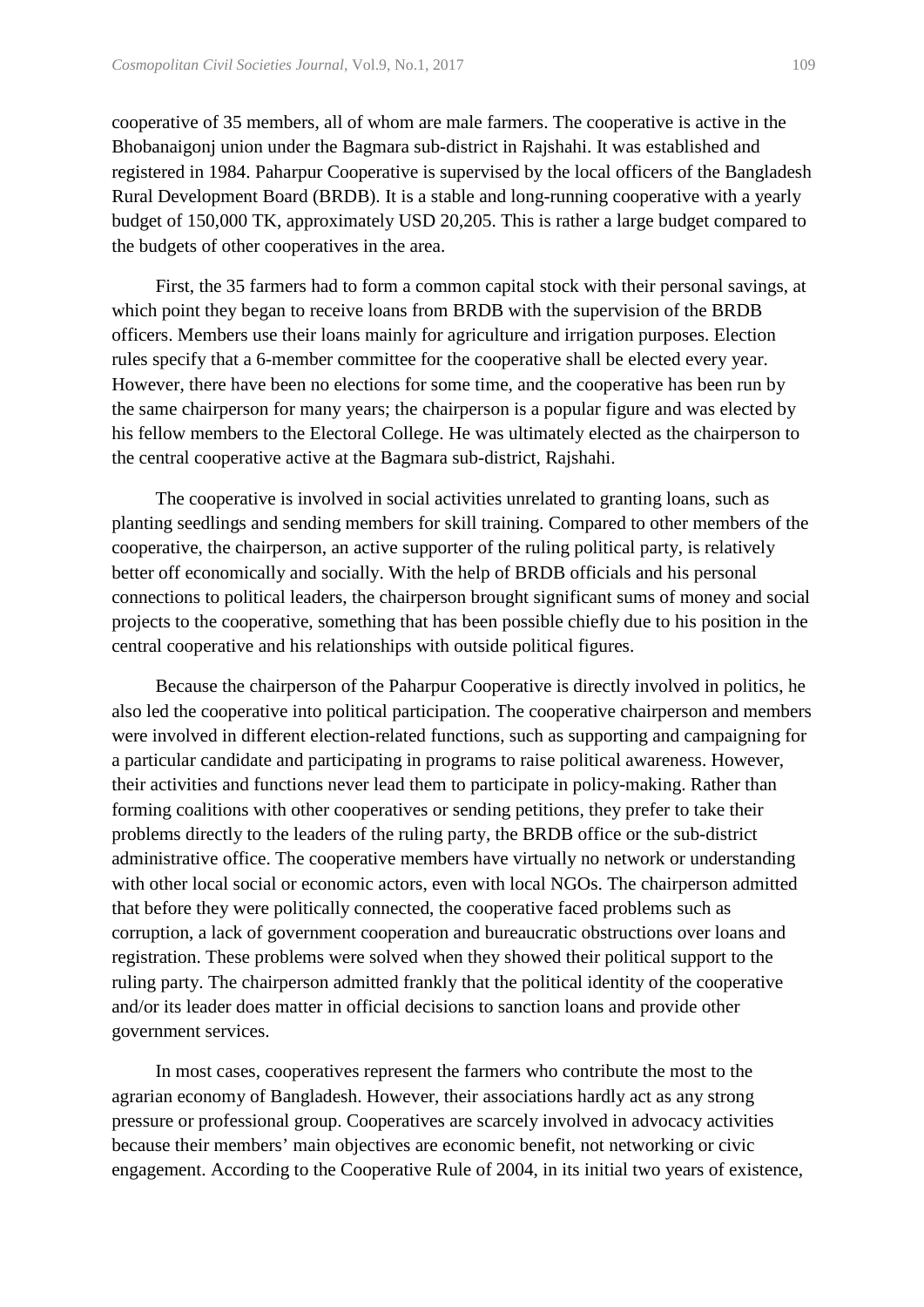no cooperative has the right to make any demand to the government. In addition, farmers' ignorance and the strong political pressure on cooperative leaders have led to weak cooperatives in relation to participation, vigilance, and democracy. Local CSOs, such as cooperatives and local welfare clubs, have the potential to develop collective unity, social and political consciousness among citizens, but they lack the necessary resources and guidance. Civil society researchers and donors have hardly considered them as a force for civil society, but they have been successfully targeted by political parties as a means to penetrate rural society.

# III.*Thengamara Mahila Shobuj Shongho (TMSS) [Thengamara (name of a particular area in Northern Bangladesh) Women's Green Group][16](#page-12-0)*

Thengamara Mahila Shobuj Shongho (TMSS) is a well-established development NGO. It was first formed in 1980 by local organizers and later received foreign funding and support. TMSS is neither as large nor as famous as Bangladesh Rural Advancement Committee (BRAC) or the Grameen Bank, but is one of the top ten NGOs of Bangladesh (Stiles 2002, p. 50). Although it has its origins in the northern region of the country, it is now working nationwide in traditional micro-credit and other social welfare activities, including, health, micro-finance, business promotion, education, and human rights and gender equality. The interest rate for a TMSS loan is 12.5% and 10% for the extremely poor. Among its 47 development partners, 16 are international development agencies or foreign embassies.

At the local level, like other development NGOs, micro-credit and other social services are provided collectively to a small group of beneficiaries. Each basic group is made up of 10-30 women. Weekly meetings are held where micro-credit as well as other social issues, such as sanitation, the environment and women's rights, are discussed. TMSS is centrally governed by an executive committee of 15 members who are elected by the general members of TMSS every three years; the general committee includes the chair of every TMSS basic group that has been active for at least three years, plus one or two local elites from each area in which TMSS is active. Members of the general committee representing all zones, vote for the members of the executive committee. Although the process seems to be reasonably democratic, a closer look at the member list in the 2005 TMSS Annual Report shows that only two genuine beneficiaries working at the periphery have been able to enter the executive committee. Practically, regardless of what the system is, the charisma of the founding director, Professor Hosne Ara Begum, plays an important role in managing and expanding the NGO, which is true of many other large NGOs in Bangladesh. Charisma plays an important role in the health and development of large organizations in Bangladesh, just as it does in Bangladeshi party politics.

As understood from conversations and field visits, TMSS works similarly to other development NGOs, with a hierarchical management system in which field workers are trained in the central or zonal offices and then sent to the fields. At basic group meetings, the

<span id="page-12-0"></span><sup>&</sup>lt;sup>16</sup> The case study is based on a visit to the TMSS Rajshahi Zonal office, an interview with the officer in charge on  $12<sup>th</sup>$  October 2006, the 2005 TMSS Annual Report, and the TMSS website[, http://www.tmss](http://www.tmss-bd.org/index.html)[bd.org/index.html](http://www.tmss-bd.org/index.html) (accessed 5 August, 2007). The updates are made from visiting the NGO's website and information collected from the electronic media.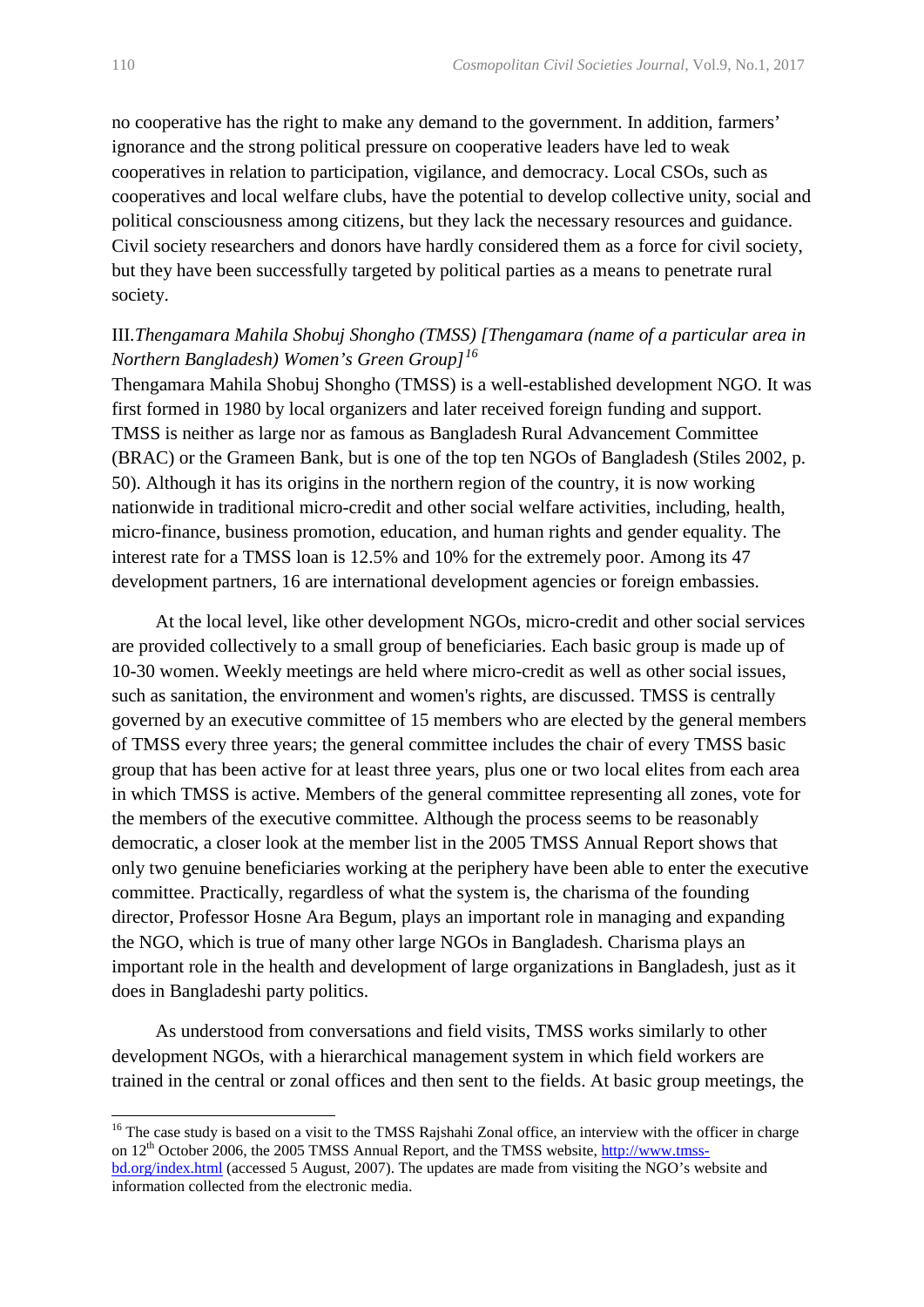assigned TMSS field worker coordinates the meeting agenda, decides how the meeting will proceed, and collects the members' weekly contributions and loan installments. NGO staff functions do not provide any scope for considering the beneficiaries as equal members of the NGO staff, nor can staff consider themselves equal to members; the relationship is more akin to that of a service provider and receiver. Theoretically, it is expected that through the efforts of the NGO staff over time, the economic empowerment and development awareness of the beneficiaries will allow groups to function autonomously. Practically, there are very few instances of such independence. The same comment may be made for the basic unit groups of other development NGOs.

TMSS maintains all of the necessary formal relationships with the government, participating in monthly coordination meetings with administrative district and sub-district heads and also at the national level with the NGO Bureau. The NGO often exchanges opinions and share problems and advice on rural development with the administration, as well as submitting formal reports. However, this is done in a hierarchical way: field workers convey their opinions to the branch managers, who pass them on to their managers. In this way, opinions are carried to the zonal and central offices and finally into consultation with the relevant government agencies and donors.

TMSS belongs to a group of NGOs known as Federation of NGOs in Bangladesh (FNB). From the point of view of national politics and the politicization of NGOs, according to NGO officials interviewed, TMSS tries to remain neutral. They admitted, however, that it has become difficult to work in a politicized and polarized environment. Naturally, large NGOs enter into significant contracts with the government on different social welfare projects. Often such joint ventures by NGOs are considered as political actions by the opposition, and when the opposition comes to power, NGOs who cooperated with the previous administration are blacklisted by the new one. Parties cannot carry all the blame here; NGO leaders have also made politicized decisions, and there are tensions between different NGOs themselves. Moreover, NGOs are neither totally transparent nor free from internal problems. Taking all these together, it may soon become impossible to run a NGO without the shelter of a major political party. Interviews were originally undertaken during the BNP regime. Under the present AL regime, when the TMSS website was revisited, it was found that TMSS is maintaining good relations with the present regime and inviting ministers and top AL leaders to their workshops and other events in 2012. In a recently televised popular Talk Show (Tritiyo Matra,  $2016$ )<sup>17</sup>, TMSS leader Hosne Ara Begum, who is considered as a highly successful NGO personality, through her conversation, has reaffirmed the same position of the NGOs and situation of politics, politicization and corruption at the national level.

After 2001, donor backing was not sufficient for NGOs to pursue their projects uninterruptedly. Moreover, at the local level, political divisions have created a panic among the small NGOs. In this situation, NGOs must please their patron-donors as well as the ruling and opposition parties and avoid all actions that may go against the interest of either party.

<span id="page-13-0"></span><sup>&</sup>lt;sup>17</sup> Also available on YouTube Accessed in 20 October, 2016 <https://www.youtube.com/watch?v=4hPqMWsOrN0>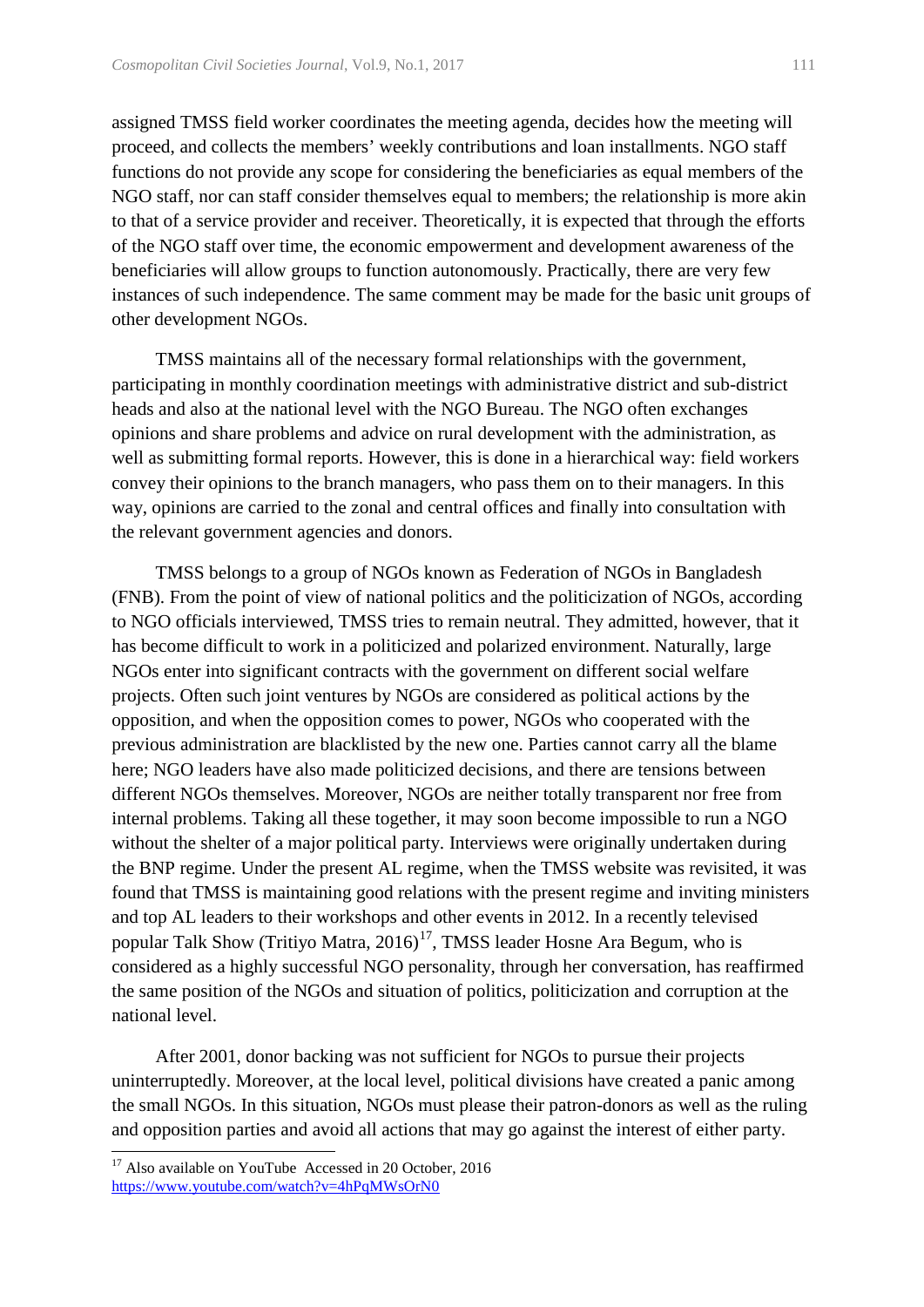Naturally, this limits the NGOs' freedom of action, especially in regard to participation and democracy.

In the meantime the NGOs have entered their new phase of marketization and hybridization where the small NGOs depend more on their micro-credit business and big NGOs have entered the private sector in the name of social business (Lewis 2016, pp26-27). Such finance oriented professionalism has brought the NGOs away from their advocacy and participatory performance. TMSS, like other big NGOs (such as ASA, BRAC etc.) have entered into social businesses including tertiary education<sup>18</sup>.

## *IV. Rajshahi Rakkah Shangram Parishod-RRSP (Movement to Protect Rajshahi City)*

Rajshahi Rakkah Shangram Parishod-RRSP (Movement to Protect Rajshahi City) is a local citizens' group organized by the middle class and elites of Rajshahi City with the aim of protecting the interests of the area, particularly Rajshahi City. The movement began in 1997, and the group advocates for the provision of basic services, including medical treatment, water supplies, power supplies, and gas supplies for the people of Rajshahi, as well as for concerns over local environmental degradation and against government decisions to move important offices and building out of Rajshahi. The groups also indicate irregularities, corruption, and administrative failures. They articulate their interests through petitions, press conferences, round tables, seminars, public meetings, rallies, sit-ins, hunger strikes, and all-out strikes<sup>[19](#page-14-1)</sup>. In addition to membership fees, other sources of finance include donations from prominent local businessmen and sponsor organizations such as banks, enterprises and national dailies.

Originally, RRSP was formed by a few merchants in the town, but it has come to attract members from all types of professionals, including teachers, intellectuals, journalists, lawyers and other educated citizens. The membership pattern, executive committee, and advisory committee are governed by a written constitution. The executive committee is elected every two years by the members. Any citizen of Rajshahi may become a member of RRSP, although only 140 citizens are formal members. It also has a 20-member advisory committee comprised of local elites from Rajshahi City. In addition, RRSP is able to ensure the participation of a considerable number of members and prominent citizens in the different events and activities organized by RRSP *(Proceeding of the Round Table Meeting, Rajshahi Rokkah Shongram Parishad*, 2006)

RRSP is a group of like-minded citizens belonging to the same social class, and the relationship between the leaders and members is thus mostly congenial. It has been observed that many members are not active within the organization. The executive committee makes decisions to organize seminars and rallies and stage protests. All petitions sent to the authorities are also decided by this committee. When the RRSP faces any difficulties, it turns to its members' personal networks and the organization's relationship with other professional groups such as bar and teachers' associations, as well as consulting with its advisory

<span id="page-14-0"></span><sup>&</sup>lt;sup>18</sup> TMSS runs a good number of private tertiary educational institutes, colleges and university in the fields of medicine, nursing, vocational, IT technology, commerce and so on.

<span id="page-14-1"></span><sup>&</sup>lt;sup>19</sup> Interview with the convener, Rajshahi Shohor Rokkah Shongram Porishad, Rajshahi,  $28<sup>th</sup>$  September, 2006.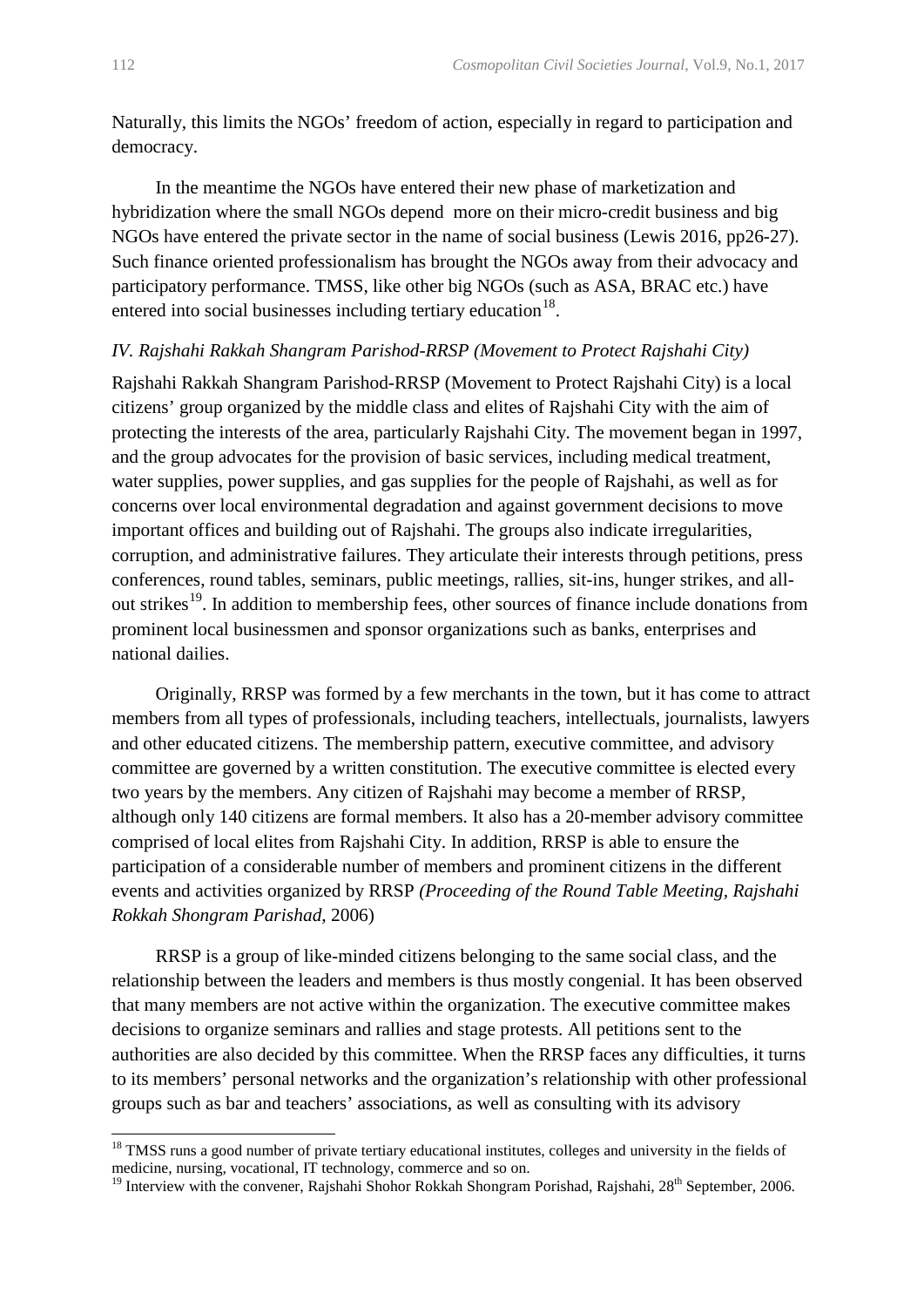committee. In 2006, it was the convener and not the chairperson who was the most active in the name of RRSP. The same person has been found to be the most active leader in 2012 and 2016. Although this citizen group is working in the interest of Rajshahi, in 2006 it had found itself in an antagonistic position in relation to the Rajshahi City Corporation, governed by the elected mayor, who was a member of the ruling BNP party. In 2005 and 2006, RRSP had become active in pointing out the irregularities found in the administration and protested against government policies concerning Rajshahi. It further came into direct conflict with the administration by protesting patient maltreatment in private clinics. The convener was even arrested and tortured by law enforcement forces<sup>20</sup>, which attracted the attention of the national media. The organization claims that they have relationships with neither political parties nor any political blocs; rather, they say they have come forward for the interest of the citizens of Rajshahi because the political parties have failed to do so. To counteract the popularity of RRSP, the ruling party in 2006, have supported the formation of new citizens' groups; however, those groups lack proper organizational strength and the necessary citizen support. RRSP has an excellent relationship with the press and other non-political groups. The organization has gained recognition and media attention for its efforts to bring natural gas supply to the city.

If we examine the RSPP's advisory committee membership lists, we see the presence of well-reputed citizens of Rajshahi City who represent both the BNP (but not Jamat-i- Islami) bloc and the AL and left wing bloc, although most members belong to the latter *(Proceeding of the Round Table Meeting, Rajshahi Rokkah Shongram Parishad*, 2006). The secretary of RRSP, despite claims of being non-political, was an elected member of the Board of Directorates of the Rajshahi Chamber of Commerce during the AL regime (Annual Report 2002) and had relationships with left wing organizations as a youth. In 2006, he was in a position of confrontation with the BNP and Jamat-led administration. During conversations with other citizens about RRSP, it was discovered that the organization and its actions have been praised by the citizens, but the presence of larger numbers of AL and left bloc members has discouraged BNP-aligned and religious citizens to engage with the group directly. For example, in the seminars organized by RRSP, significant numbers of AL-left bloc university professors participated as presenters. Additionally, the elites and civil society leaders who supported the ruling coalition are already favored by the government and administration and, due to the loyalty they sold for personal benefit, have prevented them (BNP and conservative blocs) from joining any movement that protests government policy. The polarization that has divided society has also barred citizens from organizing systematic, united movements. Unless there is a balance among both the blocs and truly non-political citizens groups are established, there can be no real change. In 2012, under the AL regime, RRSP is still active; however, it now enjoys the blessing of the local parliament member representing the leftwing (Bangladesh Worker's Party) coalition of the AL block (Prothom Alo, Nov 13, 2012). The citizen group enjoys same type of blessing in 2016 as the same party is in power and the member of the parliament for the local area is also the same person.

<span id="page-15-0"></span><sup>&</sup>lt;sup>20</sup> As admitted by the Secretary of Rajshahi Rakkha Shongram Parishod, interviewed on  $28<sup>th</sup>$  September 2006.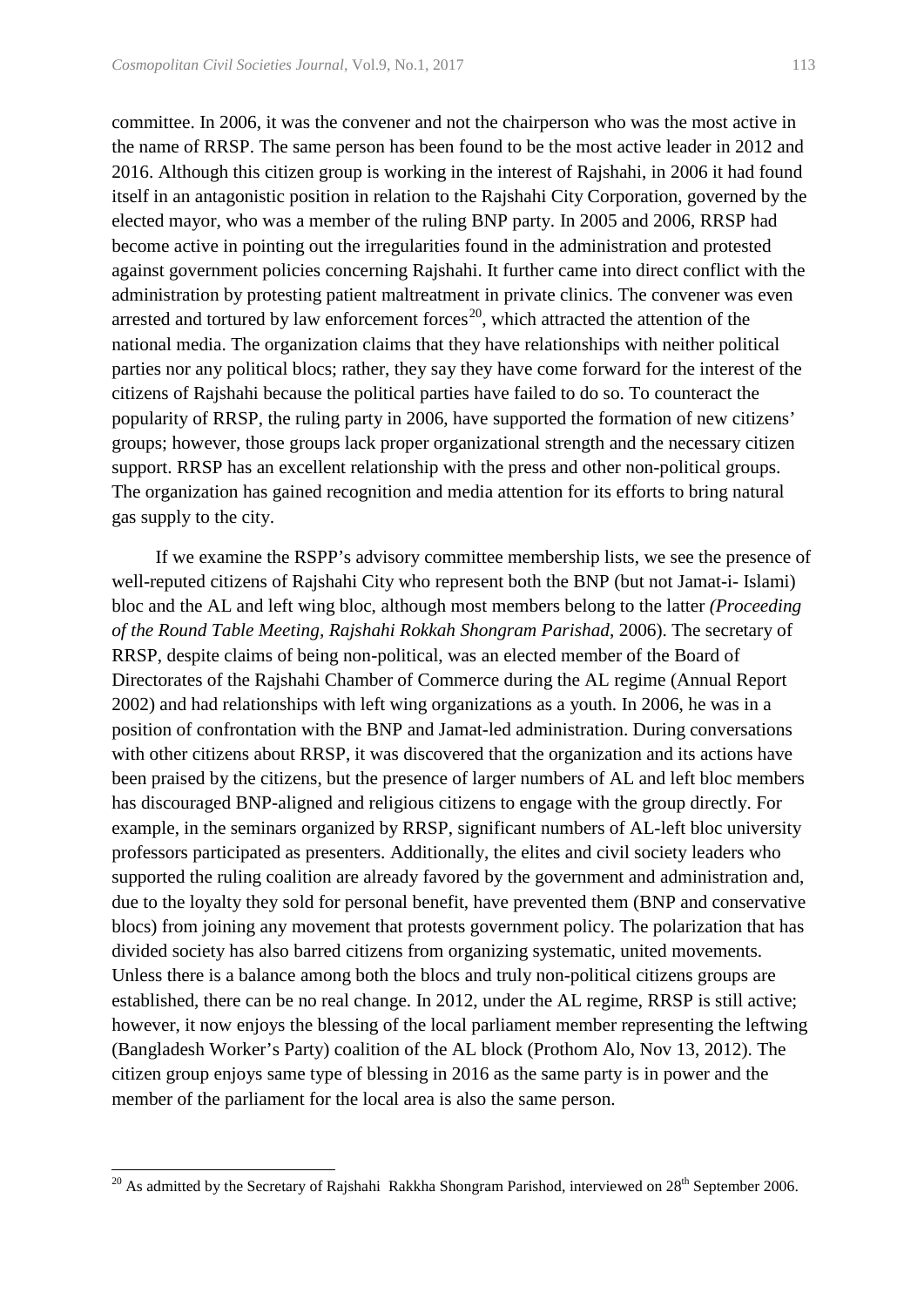# V *The Primary School Teachers' Movement of 2006 [21](#page-16-0)*

In Bangladesh, movements formed by people and groups taking to the streets and agitating to make their demands heard, have always been considered democratic and as an important way of establishing rights and bringing about change. This Gramscian tradition in Bangladesh is older than its birth. The government and administration in Bangladesh have failed to develop into responsive institutions. Among the political and social movements taking place from 1990 to 2006, this section shall focus on a particular professional organization's fight for its interests: the primary school teachers' movement of 2006. The movement's uniqueness lies in its polarized character and the way it was handled by the government.

The primary school teachers' association is considered to be a highly organized and well-networked group in Bangladesh. Such associations are found in every sub-district, district and division, all the way to the national level. They also have geographically based ranked leadership within the various primary school categories, including government schools, non-government schools, community schools, and madrasas. Elections are held regularly among these organizations, and each group is factionalized along party lines. Since independence, the school teachers' community has engaged in movements of varying scales on different issues, though most often for pay raises. Bangladeshi school teachers are poorly paid, with little or no allowances for housing or medical treatment. However, because school teachers' groups are active and networked from the national to the local levels and because teachers are the traditional opinion leaders in rural areas, they have attracted the attention of local elites and national political parties. The 2006 protests focused on demanding better salaries and facilities and the nationalization of non-government primary schools.

After the reintroduction of democracy in 1990, the school teachers first approached the government (at that time, the BNP) with their demands in 1994. The opposition leader, the chairperson of the AL, promised association leaders that the AL would fulfill their demands if elected to power. Once the AL was elected in 1996, however, no initiative was taken to solve the teachers' problems; consequently, teachers began agitating for change in 2000 as the AL's tenure was drawing to a close. The authorities entered into negotiations with the teachers, which ultimately ended in the authorities' favor. Thus, the teachers began protesting again, staging large demonstrations and hunger strikes (*Ittefaque*, 6 June 2001). The opposition leader, then the chairperson of the BNP, promised to fulfill teachers' demands if the BNP was successful in the 2001 election<sup>22</sup>, and in September 2001, the BNP formed the government. In 2006, the final year of the BNP-Jamat government, the teachers' groups were

<span id="page-16-0"></span><sup>21</sup> A search of the *Ittefaque*, *Daily Star* and *Jugantor* newspapers from May to August 2006 finds 69 reports and editorials on the primary school teachers' movement. 29 of these reports were removed from the sample due to their duplicate reporting, leaving a sample size of 41 reports. This newspaper analysis is based on hardcopy newspaper reports were collected from Public Library, National Press Institute and National Library & Archives, Dhaka, in 2007. The updated section is based on newspaper reports available online.

<span id="page-16-1"></span> $^{22}$  Again in 2006, at the critical stage of the primary teachers' movement, the opposition, AL and its left-wing allies, showed support to the leaders and promised to realize all their demand if elected.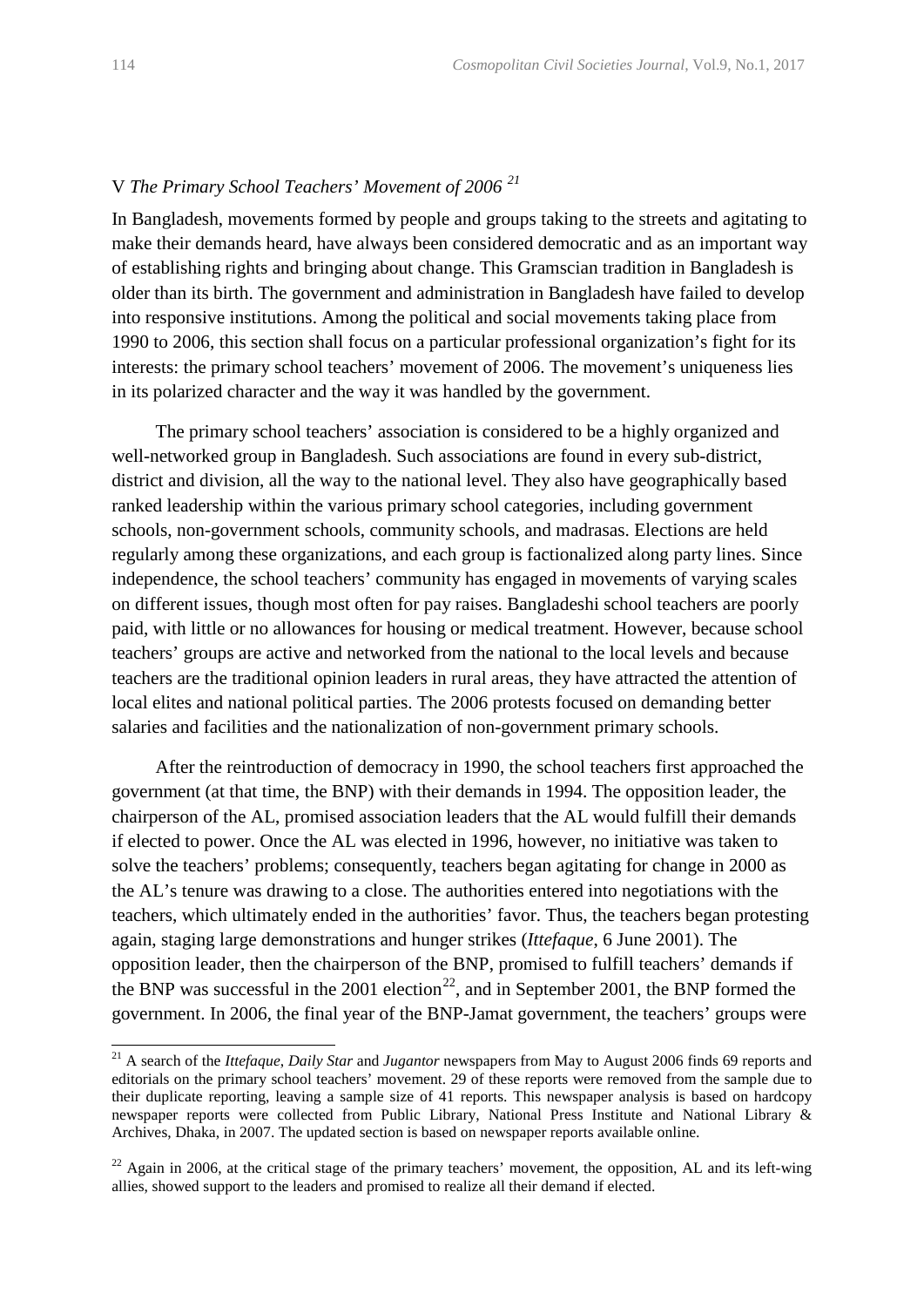still engaged in negotiations with the government for providing higher salaries and other facilities, but they found that the draft national budget (the last budget before the election) had not allocated the necessary funds for meeting their demands, leaving the teachers once again as little more than tools used by a party to win the next election (*Jugantor* 18 June 2006). This time, however, the teachers were prepared for an all-out movement. Organized by 41 apex teachers' associations, about 800,000 teachers were involved, directly or indirectly, in the 2006 movement. They arranged enormous demonstrations at the capital and sit-ins in front of the secretariat, hunger strikes at important squares of the city and lastly, went on a full-fledged strike, keeping 25,000 schools closed throughout the country for 30 days and depriving 15 million children of their school time. They also attempted to block the roads and waterways in every district, which is a tactic common to violent labor unions, students, and anomic groups. The teachers' key demands, which by this time encompassed primary, secondary and madrasa teachers, were 1) the nationalization of non-government primary teachers' jobs; 2) matched government salaries for teachers in non-government secondary schools and colleges; 3) the elimination of wage discrimination in favor of government primary school teachers; 4) the nationalization of community primary schools; and 4) the incorporation of *ebtedayee* (a type of small private madrasa) teachers into the national pay scale (*Daily Star* 5 July, 2006). Different groups within the teachers' coalition also harbored specific demands.

The teachers' coalition included groups linked to both the BNP and AL, and daily news briefings on the protests indicate that each of the different associations harbored factions that leaned towards the ruling party or the opposition. Although these factions were all fighting for the same cause, they announced programs separately and carried out events in different public squares in the capital. For example, when the community school teachers declared a hunger strike to the death, the pro-BNP faction observed it in Muktangon (Open Square), while the pro-Awami League faction started their strike in the central Shaheed Minar (Monument Square) (*Daily Star*, 20 June, 2007).

These all-out protests were the result of teachers' long neglect by the party government, both the BNP and AL. The teachers' demands gained strength when they were supported by the opposition party, which made electoral promises that it never kept. During the 2006 movement, the opposition AL and its aligned left bloc backed the teachers, giving more force to the movement. For its part, the BNP-Jamat government allowed the violent movement to continue unchecked for months, hampering national education throughout the country because 2006 was the final year of its five-year term. The government could not meet all the teachers' demands, the costs of which ran to approximately 1 billion 500 million BDT, a sum that the state exchequer was not ready to provide. The government instead took the policy of delaying through dialogue with the protesting groups. The Education Minister took the approach of meeting with different factions separately and agreeing to demands conditionally. Naturally, BNP-linked factions accepted the government's halfhearted response to negotiations, while others did not. Some sections of the teacher's group went back to school empty-handed after their long strike; others lost the strength to remain in the streets. The unity of the movement was broken. A handful of non-government primary school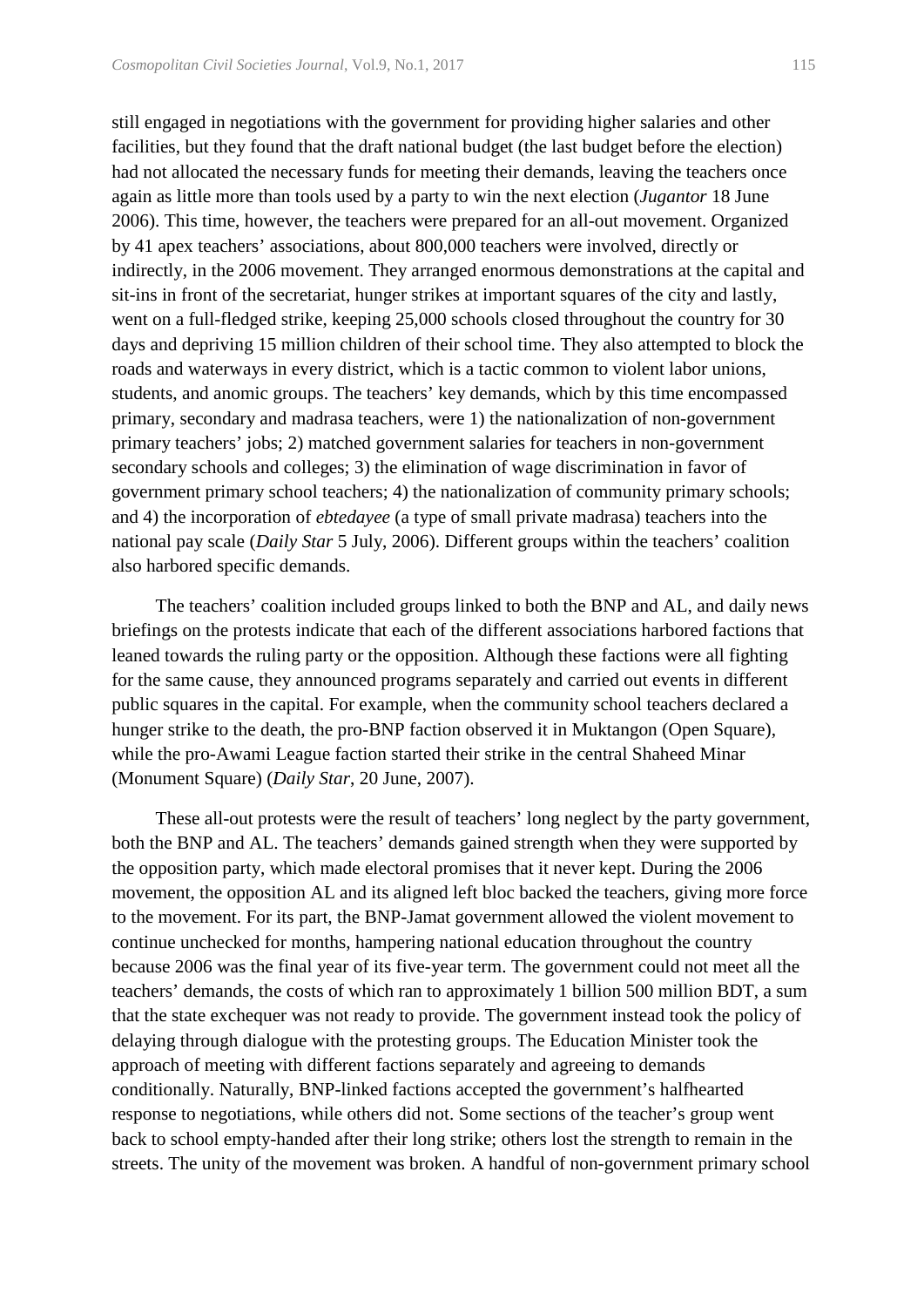teachers' groups linked to the AL remained in the streets until September, but the movement had lost its force. Media attention refocused on more violent protests by other anomic groups on different issues and the street politics that the opposition had just begun when the  $8<sup>th</sup>$ Parliament had only a few remaining days.

Update: From January 2009, the newly elected AL formed the government, however, this new AL regime failed to fulfill their election manifesto to regularize the jobs of the nongovernment primary school teachers. Naturally, again the primary school teachers of 24000 schools had to call for a strike, and came down to the streets with long processions, which were met with brutal police obstruction leading to injuries. Finally, dialogue took place on 23 September 2012 between the Ministry of Education and school teachers with no tangible result (*The Daily Star*, 16 January, 16 May, 17 May, 18 May, 5 October, 2012,). However, on 10 January 2013 the announcement came from the Prime Minister's side, on the government's decision to nationalize 26,193 private primary schools within 2013 (*Daily Star*, 10 January, 2013).

It should be mentioned that at this stage, in 2013, it had become an interest for the government to nationalize the primary schools for the sake of reaching the UN Millennium Development Goal on education and it was the final year of the National Parliament and the government had to begin its preparation for the general election that was to be held less than a year later. This update only ensures that there is no improvement to the situation in civil society and its political relations<sup>23</sup>.

# *Case Study Summary*

The case study findings may be summarized by the following observations related to politics and democracy found among the CSOs at the periphery of Bangladesh, despite their widely varying composition, functions, budgets and membership.

- 1. Whether the CSO is a traditional labor union, a modern development NGO or even a small cooperative, it requires informal political connections to survive and manage its organization. Further, political blessings, especially from the government party, are essential for the CSOs to proceed with their interests and expand their functions and projects.
- 2. In all cases, there are specific, well-structured and seemingly democratic systems to elect executive committees and ensure member participation. However, in reality, these written systems are only *de jure* formalities. Practically, in most cases, internal democracy and equality among all members are poorly maintained. For example, in the case of the labor union, the leaders supporting the government party actually enjoy

<span id="page-18-0"></span><sup>&</sup>lt;sup>23</sup> From 2013, the process of nationalizing the private primary schools is going on face by face. However, there are allegations on process of selecting and inspecting these schools for approval that is, deciding which primary schools shall be brought under government regulations and be declared public schools. Moreover, the salary of government primary school teachers has also increased. However, the teachers and head masters still rank very low (third class gazetted officer) in the national pay scale system for which they have again begun different types of symbolic movements (*The Daily Star* 5 October, 2015 [http://www.thedailystar.net/country/primary](http://www.thedailystar.net/country/primary-teachers-suspend-movement-152227)[teachers-suspend-movement-152227](http://www.thedailystar.net/country/primary-teachers-suspend-movement-152227) accessed on 4 March, 2017.)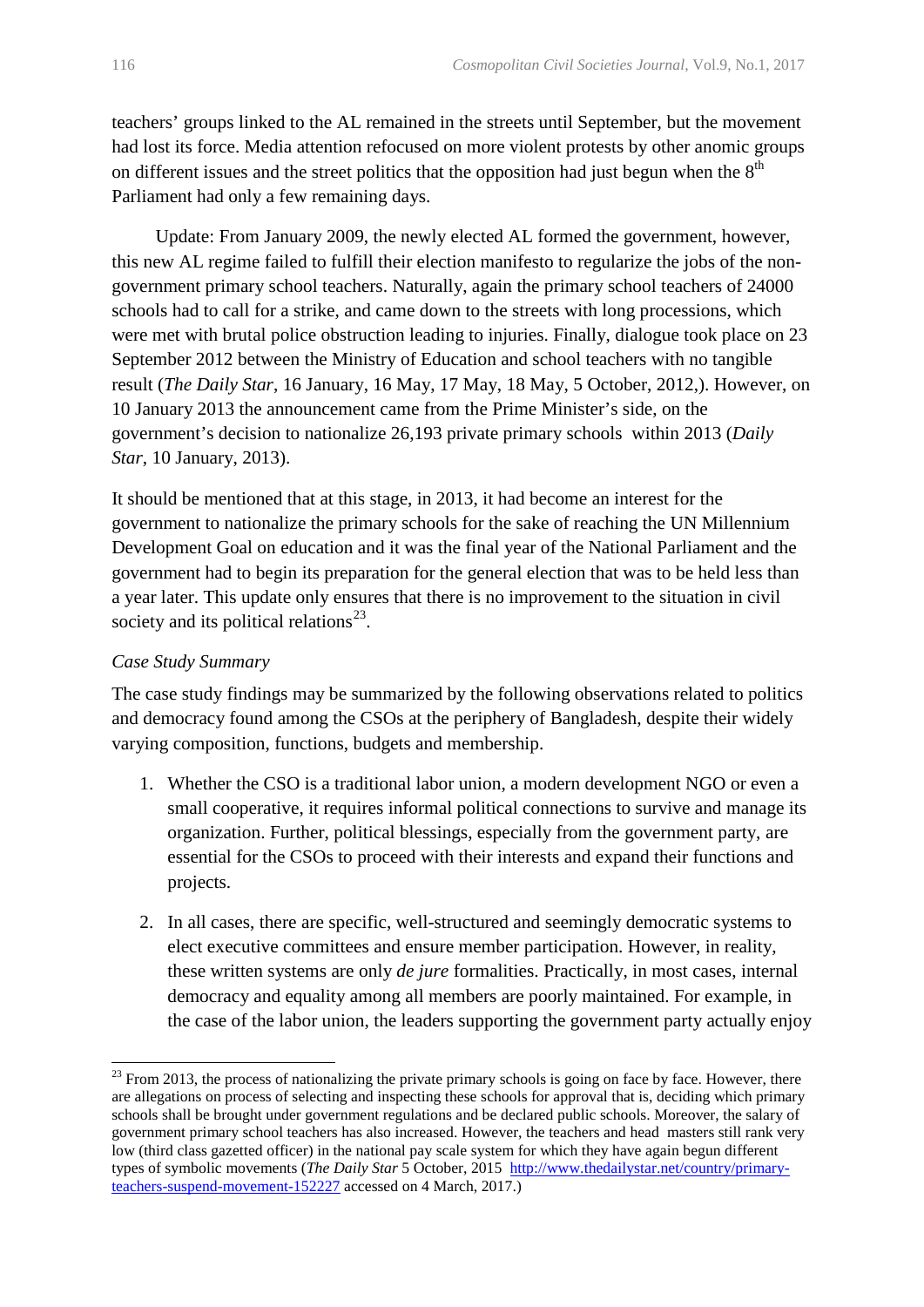most of the union's power. Elections are not held regularly among the cooperative members or the citizen groups. Even for a development NGO, the driving force is the charisma of the founding leader. Such charisma is more important than elections at different levels.

- 3. In all cases, there seem to be differences between the position, power and status of the CSO leader versus the general membership. The leader always enjoys greater status in relation to political links, financial resources and social position.
- 4. Violence and protests are more common among conventional CSOs like labor unions and citizen's groups. Conversely, the presence of government pressure, 'red tapeism', and political control are found among all types of CSOs, particularly among those organizations that are engaged in state monitoring, address large budget projects or control a large number of general voters such as citizens' groups, labor unions or large development NGOs.
- 5. Political interventions, often lead the professional groups to factionalism. The faction leaders often compromise their group interest to the interest of the political bloc they affiliate with. Only when the government interests and CSOs' interest have some common proponents, civil society advocacy and movements may reach a positive outcome. Otherwise, civil society in most cases is controlled and used by the political blocks.

After the field work in 2006, a decade has passed. In the meantime there have been changes in nature and function of the NGOs and some other civil society organizations as well as their relationship with the government. The conclusion of the paper restates and re-establishes the arguments of the present research about the politicized civil society on the basis of the case studies analyzed and with the updated information available from the press and recent references.

# **Conclusion**

The Neo-Tocquevillean school presumes that the more associations there are in a country the greater the possibility that democratic institutions will improve. Diamond (1996) is optimistic that civil society movement and actions may make it through the undemocratic environment and contribute to better democratic atmosphere in multiple ways like fighting against corruption, nurturing democratic values, bringing an end to clientelism, bringing unity among social cleavages and so on. The Bangladesh case has proved such expectations from a civil society to be unrealistic and normative. In contrast to the Neo-Tocquevillean model, the situation in Bangladesh better resembles the Gramscian model. Civil society is found to be enmeshed with the political structure. CSOs have been found to be actually engaged, intentionally or unintentionally, in executing the ideological hegemony of the state, the government and mostly the political parties. CSOs have often failed to remain neutral and are often controlled by a political party or bloc. Compromising their independence and vigilance, they are working instead as agents to ensure the political agenda of the party with whom they indirectly identify. Regardless, they may be termed as organizations working to ensure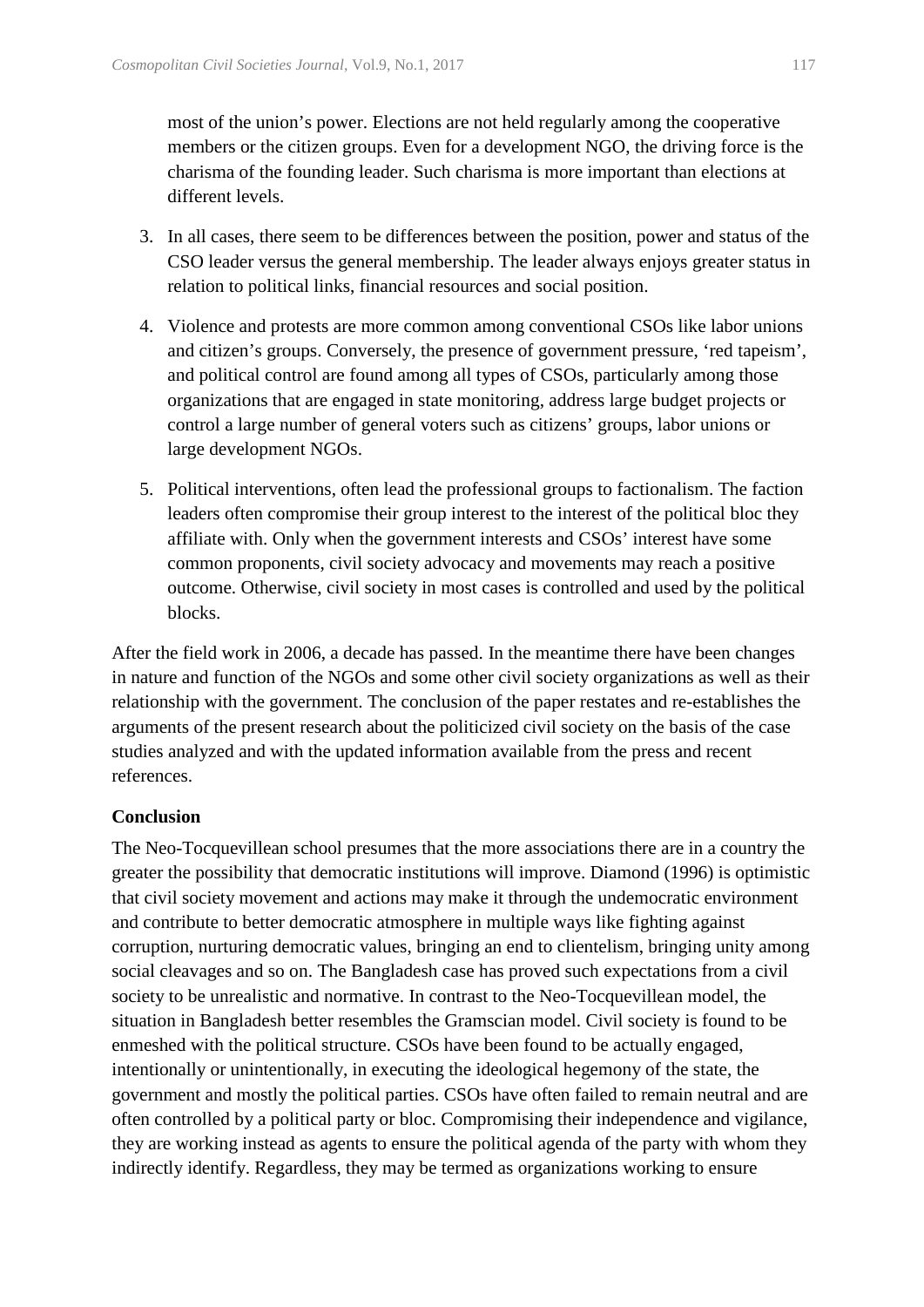political hegemony. However, because civil society is partitioned along competing party lines and the government generally ignores peaceful protests and formal petitions, CSOs sometimes engage in protest, including strikes that may be compared to anti-state hegemony. Articulations of interests through violence and strikes do not imply a strong civil society. Rather, it implies a lack of proper harmony between the state and civil society and the presence of deprivation and extremism. The reason behind the emptiness of civil society is because it is politicized. In the last decade there had been a good number of violent protests from the garment's workers<sup>[24](#page-20-0)</sup> for wage rise, protection and other issues. For a long time, trade unions were banned in the garments sector to avoid violence and disruption to the largest dominating industry of the nation. Again, the highly politicized and factious transport owners and workers' groups in Bangladesh often call on strike and use the means of vandalism to press their demands that may or may not be rational. However, it is the economy and the citizens who have to pay most, due to such strikes and violence<sup>25</sup>.

Through the case studies, the politicization of the CSOs, the influence of the ruling party, the divisions within civil society and the societies' alignments along party lines have been shown to be factual. It was revealed that for CSOs, whether rural or urban, large or small, survival requires political connections. Without political blessing, it is not possible for CSOs to move forward. Systems for internal democracy are often fractured along national party lines. Any advocacy that may go against the regime is generally met with strong resistance from the state. In the last five years, a good number of incidents took place at the national level that have attracted international attention, and depict an intolerant regime towards the vigilant section of the civil society. We may mention the conflict between Nobel Laureate Professor Yunus, founder of Grameen Bank, and the government<sup>[26](#page-20-2)</sup>, arrest of the secretary of the human rights organization *Odhikar[27](#page-20-3)*, passing a more strict Foreign Donation Regulation Bill 2016, in reaction to a report by Transparency International Bangladesh (TIB) criticizing the performance of the Parliament in 2015 (Amnesty International Public Statement, 2016). However, this same foreign funded NGO TIB was successful in influencing the government to pass the 2009 Right to Information Act (Lewis 2016, p 124).

<span id="page-20-0"></span><sup>&</sup>lt;sup>24</sup> Garment's Industry and Ready Made Garments export is vital to Bangladesh's economy and development, This sector contributes 81.2 % to the national export (BGMEA website, 2017). But often this industry is hit by accidents like fires and building collapses and the production is set back by violent protests from the laborers for their due wages. In most cases, the owners and guilty persons remain above the law due to their strong political connections with the higher ups.

<span id="page-20-1"></span><sup>&</sup>lt;sup>25</sup> This reference provides only a recent example of such violence, 'Countrywide Transport Strike Underway', *Dhaka Tribune*, 28 February 2017, accessed 6 March 2017 at [http://www.dhakatribune.com/bangladesh/2017/02/28/countrywide-transport-strike-underway/.](http://www.dhakatribune.com/bangladesh/2017/02/28/countrywide-transport-strike-underway/)

<span id="page-20-2"></span><sup>&</sup>lt;sup>26</sup> Professor Yunus was removed from his post as the managing director of the Grameen Bank, after allegations of irregularities in its operation. Professor Yunus, an outspoken critic of corruption, had angered the senior politicians in 2007 by briefly floating a political party. The government had been very aggressive, in their campaign against him which had not been well-received internationally (BBC News 2011;Burke 2011).

<span id="page-20-3"></span><sup>27</sup> A leading human rights activist and secretary to the human rights organization named *Odhikar*, Adilur Rahman Khan, had been arrested on charges of falsehood about violence by state security forces in 2013. His organization is always critical about state administered human rights violation. Again, Khan is a lawyer and former deputy attorney general. He served in this prestigious post during the rule of opposition party -BNP. Naturally, he had always been under the keen scrutiny of the party in power (Hammadi 2013).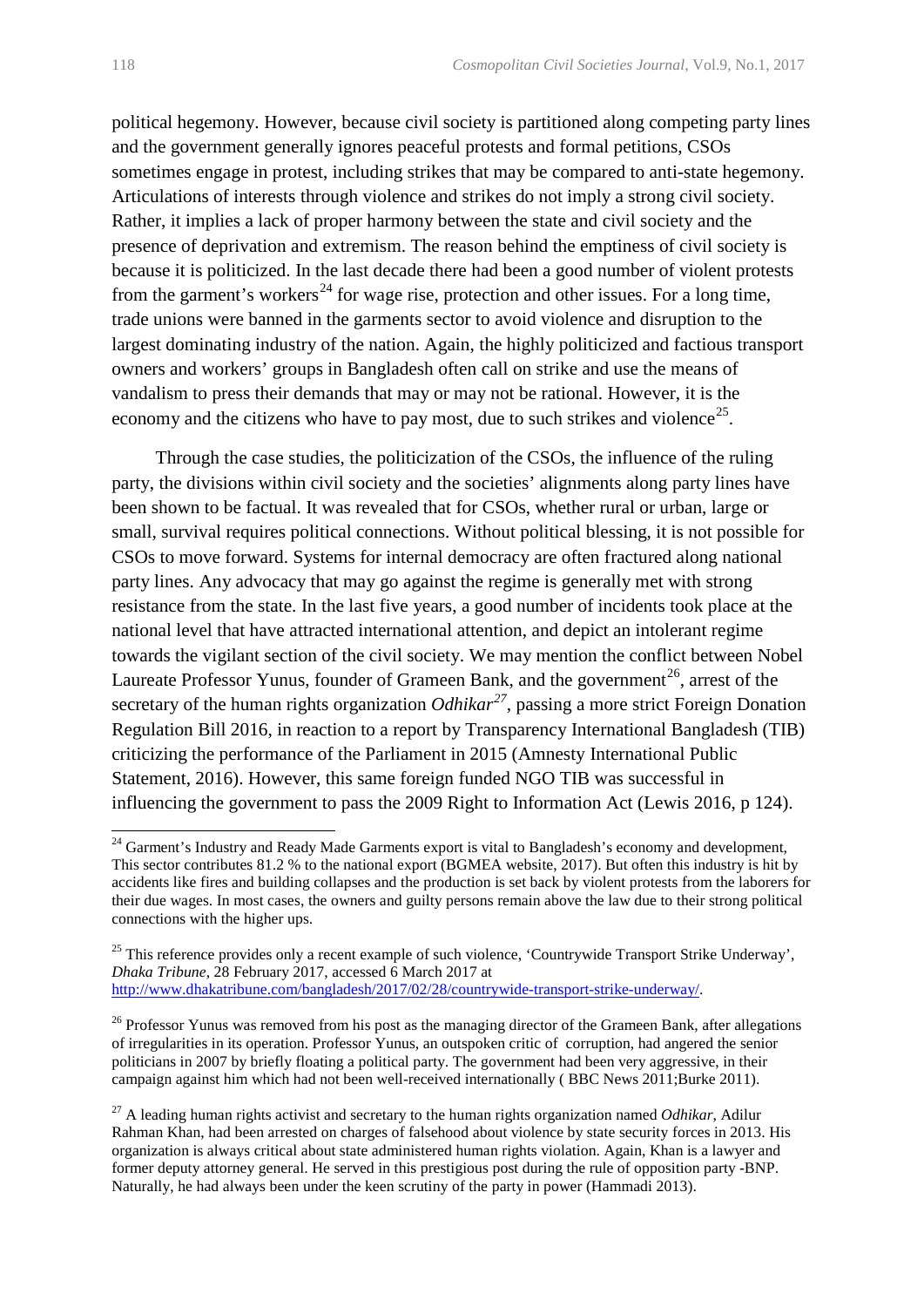This means, that, in recent years, few large and advocacy NGOs have tried to come out from the political influence and emerge as watchdogs to the government performances. Conversely, the authorities are not prepared yet to tolerate or welcome such civil society activism. However, with the advancement of the electronic media in the last ten years, and with the help of a relatively free press, apparently an environment of free movement of information had been observed within the society. This is expected to lead to a liberal government committed to transparency, accountability and responsiveness. In contrast to the situation, editors are being blasted and facing court cases for sedition<sup>[28](#page-21-0)</sup> that only weakens the civil society.

Nevertheless, at the local level, organizational strength and the ability to form collective opinions of the CSOs have attracted local elites and political parties towards them. The leaders of the central cooperative are often targeted by political leaders because of the large amounts of loan money they manage and distribute and the influence they enjoy with their members. Patterns of membership and participation within non-political citizens groups also reflect the political divide in the society.

So it may be understood that politicization and control is evident both at the periphery and at the core of civil society. Instead of monitoring the state apparatus, they are contributing to the misdeeds of the government and political parties. Since 2006, there have been hardly any changes to the political trend and divisions among the professional groups and intellectuals. Rather, new factions came to compete among the divisions found in the CSOs. If they continue to bend under political pressure and remain divided among themselves along party lines, CSOs can hardly gain the necessary independence and strong character to emerge as vigilant forces. Lacking such vigilant power, a civil society, no matter how vibrant, cannot contribute to the institutionalization of democracy.

#### **Acknowledgment**

The author would like to thank Professor Yutaka Tsujinaka and Professor Pekkanen for their encouragement in developing this paper. She would also like to thank the anonymous reviewers for their feedback.

#### **References**

Adamson, W. 1980, *Hegemony and Revolution: A Study of Antonio Gramsci's Political and Cultural Theory*, University of California Press, Berkeley.

Ahmed, N. 2003,'From monopoly to competition: Party Politics in Bangladesh (1973-2001)', *Pacific Affairs*,vol.76, no. 1, pp.55-77.

<span id="page-21-0"></span> $^{28}$  In March, 2016, seventy nine legal claims of defamation (62) and sedition (17) were filed against Mahfuz Anam, the editor of Bangladesh's most popular English-language newspaper by supporters of the party in power for making an unusual public confession. For details consult (Sattar 2016).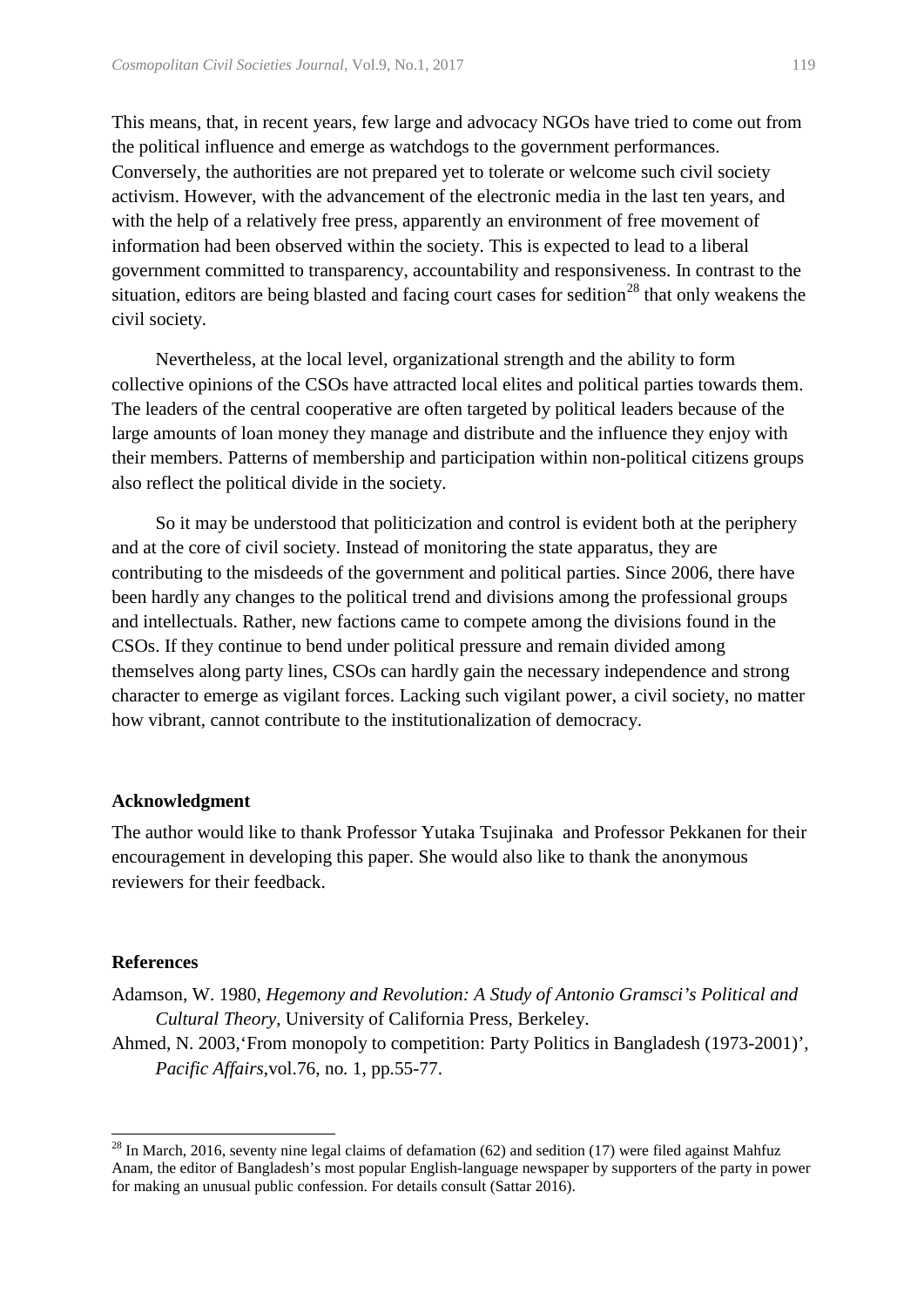- Ahmed, S. 2011, 'Civil society of Bangladesh: Depoliticized in working agenda but politicized in power relations', *Inter Faculty*, vol. 2. No. 1, accessed 5 May, 2012, [https://journal.hass.tsukuba.ac.jp/interfaculty/article/view/16.](https://journal.hass.tsukuba.ac.jp/interfaculty/article/view/16)
- Alagappa, M. (ed), 2004, *Civil Society and Political Change in Asia: Expanding and Contracting Democratic Space*, Stanford University Press, Stanford.
- Amin, R. 1997, *Development Strategies and Socio-Demographic Impact of Non-Governmental Organizations: Evidence from Rural Bangladesh*, University Press Limited, Dhaka.
- Amnesty International Public Statement, 17 October 2016, *Bangladesh: New law designed to stifle civil society must be repealed.* ASA 13/4996/2016, Accessed 3 March, 2017, [https://www.amnesty.org/en/documents/asa13/4996/2016/en/.](https://www.amnesty.org/en/documents/asa13/4996/2016/en/)
- Anderson, P. 1976, 'Antinomies of Antonio Gramsci', *New Left Review* 1/100, November-December Issue, pp. 5-78, accessed 20 January, 2012 [https://newleftreview.org/I/100/perry-anderson-the-antinomies-of-antonio-gramsci.](https://newleftreview.org/I/100/perry-anderson-the-antinomies-of-antonio-gramsci)
- *Annual Report Book*, 2002, Rajshahi Chamber of Commerce, Rajshahi.
- Armony, A. 2004, *The Dubious Link: Civic Engagement and Democratization*, Stanford University Press, Stanford.
- BBC News, 11 March 2011, *Bangladesh: Muhammad Yunus disputes Grameen sacking*, accessed 3 March, 2017<http://www.bbc.com/news/world-middle-east-12619580> .
- Bangladesh Garments Manufacturers and Exporters Associations (BGMEA), accessed 10 March , 2017 [http://www.bgmea.com.bd/home/about/Economy.](http://www.bgmea.com.bd/home/about/Economy)
- Broomfield, J. 1976, 'Peasant mobilization in twentieth century Bengal', in Speilberg, J. and Whiteford, S. (eds.), *Forging Nations: A Comparative View of Rural Ferment and Revolt,* Michigan State University Press, East Lansing, pp. 41-60.
- Bourdieu, P. 1986, 'The forms of capital', in Richardson, J. (ed.) *Handbook for Theory and Research for the Sociology of Education,* Greenwood Press, New York, pp. 241-258.
- Burke, Jason, 2 March 2011, 'Nobel prize winner Muhammad Yunus ousted from Bangladesh People's Bank', *The Guardian* , accessed 2 March 2017, [https://www.theguardian.com/world/2011/mar/02/muhammad-yunus-grameen-bank.](https://www.theguardian.com/world/2011/mar/02/muhammad-yunus-grameen-bank)
- Diamond, L. 1996, 'Rethinking civil society', in Brown, B. and Macridis, R. (eds.) *Comparative Politics: Notes and Readings*, (8<sup>th</sup>ed.), Harcourt Brace College Publishers, Fort Worth, pp. 207-216.
- Diamond, L. 1999, *Developing Democracy: Towards Consolidation*, John Hopkins University Press, Baltimore.
- Dowla, A*.* 2006, 'In credit we trust: Building social capital by Grameen Bank in Bangladesh', *The Journal of Socio-Economics,* vol. 35, pp. 102-122. doi: <https://doi.org/10.1016/j.socec.2005.12.006>
- Duverger, Maurice, 1978, *Political Parties: Their Organization and Activity in the Modern State*, 3<sup>rd</sup> ed., Science Editions, New York.
- Faruque, Umar and et.al. 2007, 'bangladesher grameen khomota kathamor ek doshoker poriborton: ekti math porjaer bishleshon' (Change of rural power structure in Bangladesh in one decade: A field observation). *Bangladesh Unnoyon Shamikka (Bangladesh Development Survey)*: Bangladesh Institute of Development Studies, vol. 14. pp 111-126. (Written in Bangla).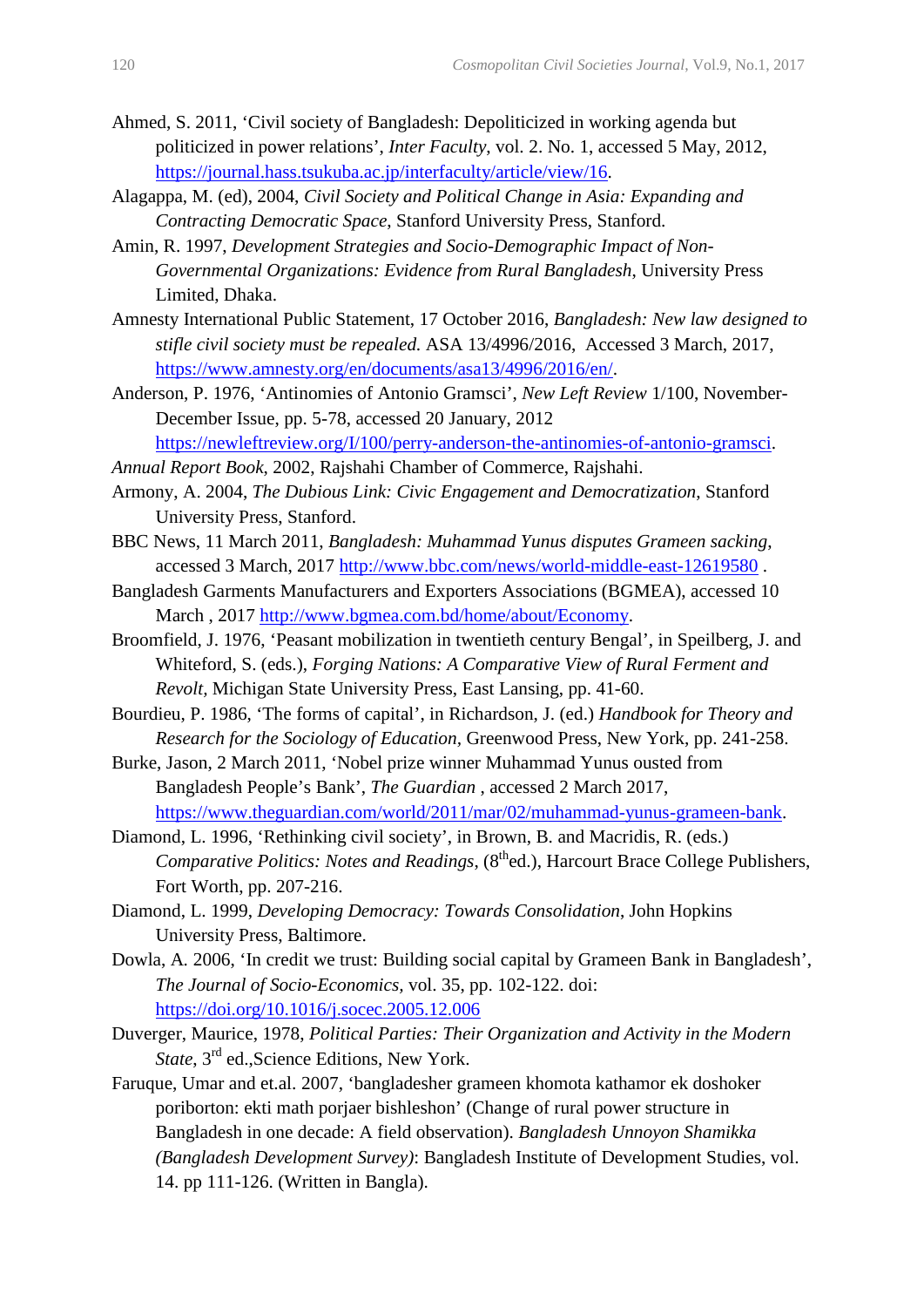- Fisher, J. 1998, *Non-Governments: NGOs and the Political Development of the Third World*, Kumarian Press,West Hartford.
- Hammadi, S. 2013, 'Bangladesh police arrest activist over 'fabricating information'on atrocities'*, The Guardian*, 11 August 2013, accessed 3 March , 2017, [https://www.theguardian.com/world/2013/aug/11/bangladesh-arrest-activist](https://www.theguardian.com/world/2013/aug/11/bangladesh-arrest-activist-fabricating-information-atrocities)[fabricating-information-atrocities.](https://www.theguardian.com/world/2013/aug/11/bangladesh-arrest-activist-fabricating-information-atrocities)
- Hashemi, S. 1996, 'NGO accountability in Bangladesh: Beneficiaries, donors and the State', in Edwards, M. and Hulme, D. (eds), *Non-Governmental Organizations: Performance and Accountability: Beyond the Magic Bullet*, Kumarian Press, West Hartford, pp. 103- 110.
- Hossain, Akhtar 2000, 'Anatomy of Hartal Politics in Bangladesh', *Asian Survey,*vol. 40, no. 3, pp. 508-529. doi:<https://doi.org/10.1525/as.2000.40.3.01p0083b> and <https://doi.org/10.2307/3021159>
- Hossain, Abul 2006, 'The changing rural local power structure: Elite and NGOs in Bangladesh', *Journal of Health Management*, vol. 8 no. 2. pp. 229-250. accessed 11 July, 2007 [http://jhm.sagepub.com/cgi/reprint/8/2/229.](http://jhm.sagepub.com/cgi/reprint/8/2/229) doi: <https://doi.org/10.1177/097206340600800205>
- Howell, J. and Pearce, J. 2002, *Civil Society and Development: A Critical Exploration*, Lynne Rienner, Boulder.
- Hulme, D. and Edwards, M. (eds), 1997, *NGOs, States and Donors*, Palgrave in association with The Save the Children, Basingstoke.
- Islam, N. M. K. 2001, Patron-Client Culture in Bangladesh and the Resulting Weak State and Stubborn Rural Socio-Economic Stagnation*.* (Unpublished PhD Thesis) North Carolina State University. UMI Dissertation Service.
- Jahan, R. 2005, *Bangladesh Politics Problems and Issues*, University Press Limited, Dhaka.
- Jahan, R. 2015, *Political Parties in Bangladesh: Challenges of Democratization,* Prothoma, Dhaka.
- Katz, R. and Mair, P. 1995, 'Changing models of party organizations and party democracy: The emergence of the cartel party', Party Politics. vol. 1, no. 1, pp 5-28, doi: <https://doi.org/10.1177/1354068895001001001>
- Khan, M. 1998,'The Role of Civil Society and Patron-Client Networks in the Analysis of Corruption', in *Corruption and Integrity Improvement Initiatives in Developing Countries*, UNDP Management Development and Governance Division, New York, pp. 111-127, accessed 30 October, 2016 [.ftp://pogar.org/LocalUser/pogarp/finances/cordev/corruption-transparencye.pdf.](ftp://pogar.org/LocalUser/pogarp/finances/cordev/corruption-transparencye.pdf)
- Kirchheimer, O. 1966, 'The transformation of the Western European party systems', in La Palombara, J. and Weiner, M. (eds.), *Political Parties and Political Development*, Princeton University Press, Princeton, pp. 177-203. doi: <https://doi.org/10.1515/9781400875337-007>
- Lewis, D., 2004, 'On the difficulty of studying 'civil society': Reflections on NGOs, state and democracy in Bangladesh', *Contributions to Indian Sociology,* vol. 38, no. 3, pp. 299-322, doi:<https://doi.org/10.1177/006996670403800301>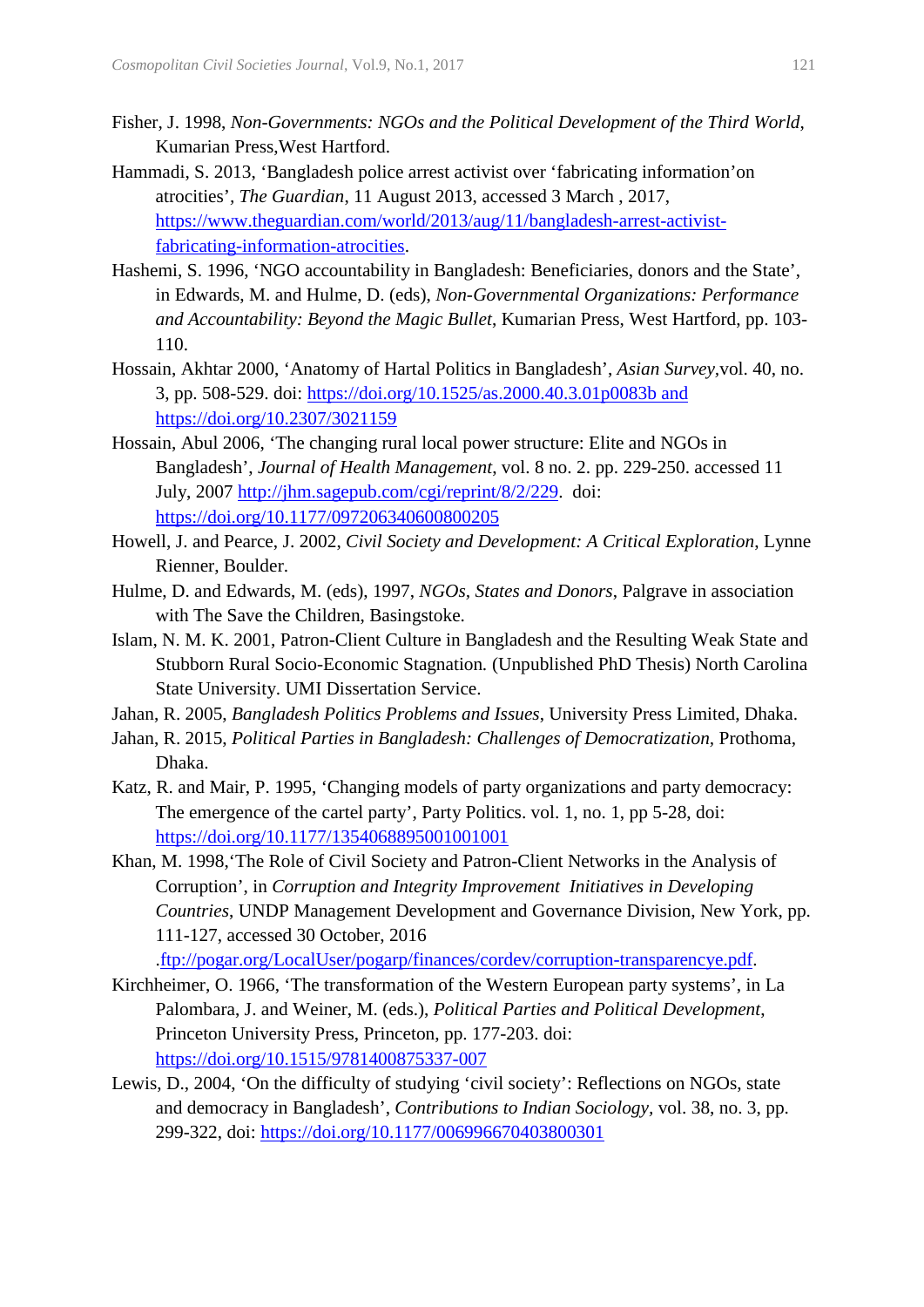- Lewis, D, 2016, 'Non-governmental organizations and civil society in Bangladesh' in Riaz, A. and Rahman, M. S. (eds.), *Routledge Handbook of Contemporary Bangladesh*, Routledge, Oxford, pp. 119-128.
- Nobusue, K., 2002, 'Bangladesh: A large NGO sector supported by foreign donors', in Shigetomi, S. (ed.) *The State and NGOs: Perspective from Asia*, Institute of Southeast Asian Studies, Singapore, pp. 34-52.
- Proceeding of a Round Table Meeting on Development of Rajshahi, published by Rajshahi Rokkah Shongram Parishad,: May, 2006, Rajshahi.
- Prothom Alo, 13 November, 2012 'teish dofa dabite Rajshahi bashir manobbondhon' (Human chain by Rajshahi Residents for 23 demands), accessed 13November, 201[2http://www.prothom-alo.com/print/news/305046,](http://www.prothom-alo.com/print/news/305046).
- Putnam, R. D., 2000, *Bowling Alone: Collapse and Revival of American Community,* Simon & Schuster Paperbacks, New York. doi:<https://doi.org/10.1145/358916.361990>
- Quadir, F. 2003, 'How civil is civil society? Authoritarian state, partisan civil society, and the struggle for democratic development in Bangladesh', *Canadian Journal of Development Studies*, vol. 24, no. 3, pp 425-438, [http://dx.doi.org/10.1080/02255189.2003.9668930.](http://dx.doi.org/10.1080/02255189.2003.9668930)
- Quadir, F. 2015, 'Civil society in Bangladesh: In search of democracy and development', in Quadir, F. and Tsujinaka, Y. (eds.), *Civil Society in Asia: In Search of Democracy and Development in Bangladesh.* Ashgate, Farnham.
- Salamon, Lester M, and Sokolowski, S.Wojciech, List, Regina. 2003, *Global Civil Society and an Overview,* The John Hopkins University Institute for Policy Studies, Baltimore. Accessed 13 March, 2017 [http://www.un.mr/vnu07/docs/SC/globalciv.pdf.](http://www.un.mr/vnu07/docs/SC/globalciv.pdf)
- Sattar, Maher, 2016, 'Bangladesh Editor Faces 79 Court Cases', *The New York Times*, 27 March 2016, accessed 7 March 2017, [https://www.nytimes.com/2016/03/28/world/asia/bangladesh-editor-faces-79-court](https://www.nytimes.com/2016/03/28/world/asia/bangladesh-editor-faces-79-court-cases-after-saying-he-regrets-articles.html?_r=1)[cases-after-saying-he-regrets-articles.html?\\_r=1.](https://www.nytimes.com/2016/03/28/world/asia/bangladesh-editor-faces-79-court-cases-after-saying-he-regrets-articles.html?_r=1)
- Schwartz, F. and Pharr, S. (eds.) 2003, *The State of Civil Society in Japan,* Cambridge University Press, Cambridge.
- *Statistical Year Book in Bangladesh*, 2004, 24<sup>th</sup> ed. 2005, Bangladesh Bureau of Statistics, Government People's Republic of Bangladesh, Dhaka.
- Tasnim, F. 2007, 'Civil society in Bangladesh: Rich grass-roots actions but poor participation',*Tsukuba University Journal of Law and Political Science,* vol. 43,no. 1, pp. 160-192.
- Tasnim, F. 2012, 'How vigilant is the vibrant civil society in Bangladesh? A survey-based analysis', *Journal of Civil Society*, vol 8. no. 2,pp. 155-183. doi: <https://doi.org/10.1080/17448689.2012.726548>
- de Tocqueville, A. 1873, *American Institutions and their Influence*, A. S. Barnes and Co, New York.
- Tritiyo Matra, 2016, Television Broadcast, Channel I, Dhaka, 9 October 2016.
- *The Daily Star* , 16 January, 16 May, 17 May, 18 May, 5 October, 2012, 10 January 2013 , 5 October, 2015 [http://www.thedailystar.net/,](http://www.thedailystar.net/) accessed 27 November, 2012 and 12 October 2016 and 3 March 2017.